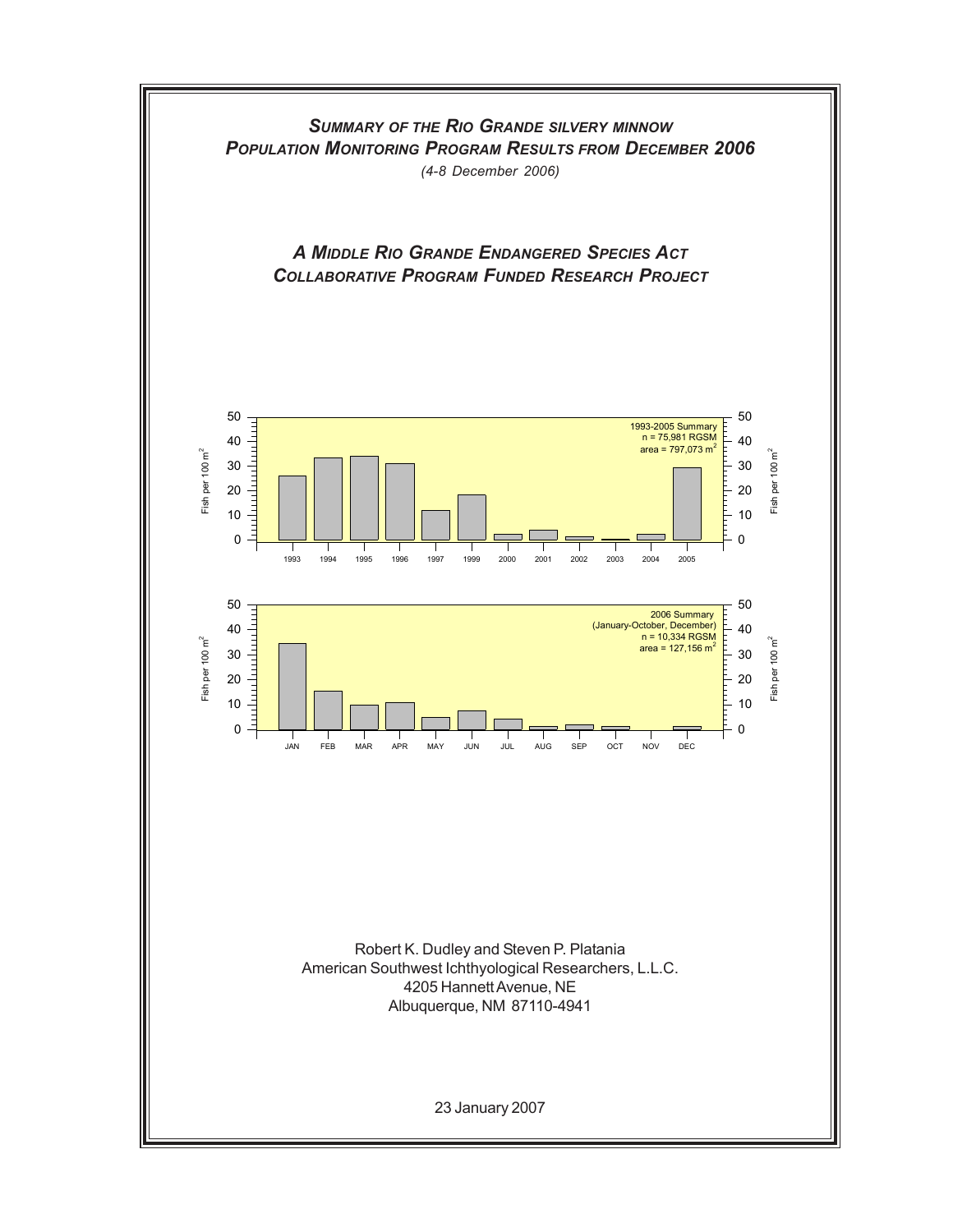## *SUMMARY OF THE RIO GRANDE SILVERY MINNOW POPULATION MONITORING PROGRAM RESULTS FROM DECEMBER 2006 (4-8 December 2006)*

prepared for:

## *MIDDLE RIO GRANDE ENDANGERED SPECIES ACT COLLABORATIVE PROGRAM*

under USBR contract:

### **Number 03CR408029**

U.S. Bureau of Reclamation Upper Colorado Regional Office 125 South State Street, Room 6107 Salt Lake City, UT 84138-1102

prepared by:

Robert K. Dudley and Steven P. Platania American Southwest Ichthyological Researchers, L.L.C. 4205 Hannett Avenue, NE Albuquerque, NM 87110-4941

submitted to:

U. S. Bureau of Reclamation 555 Broadway NE, Suite 100 Albuquerque, NM 87102-2352

23 January 2007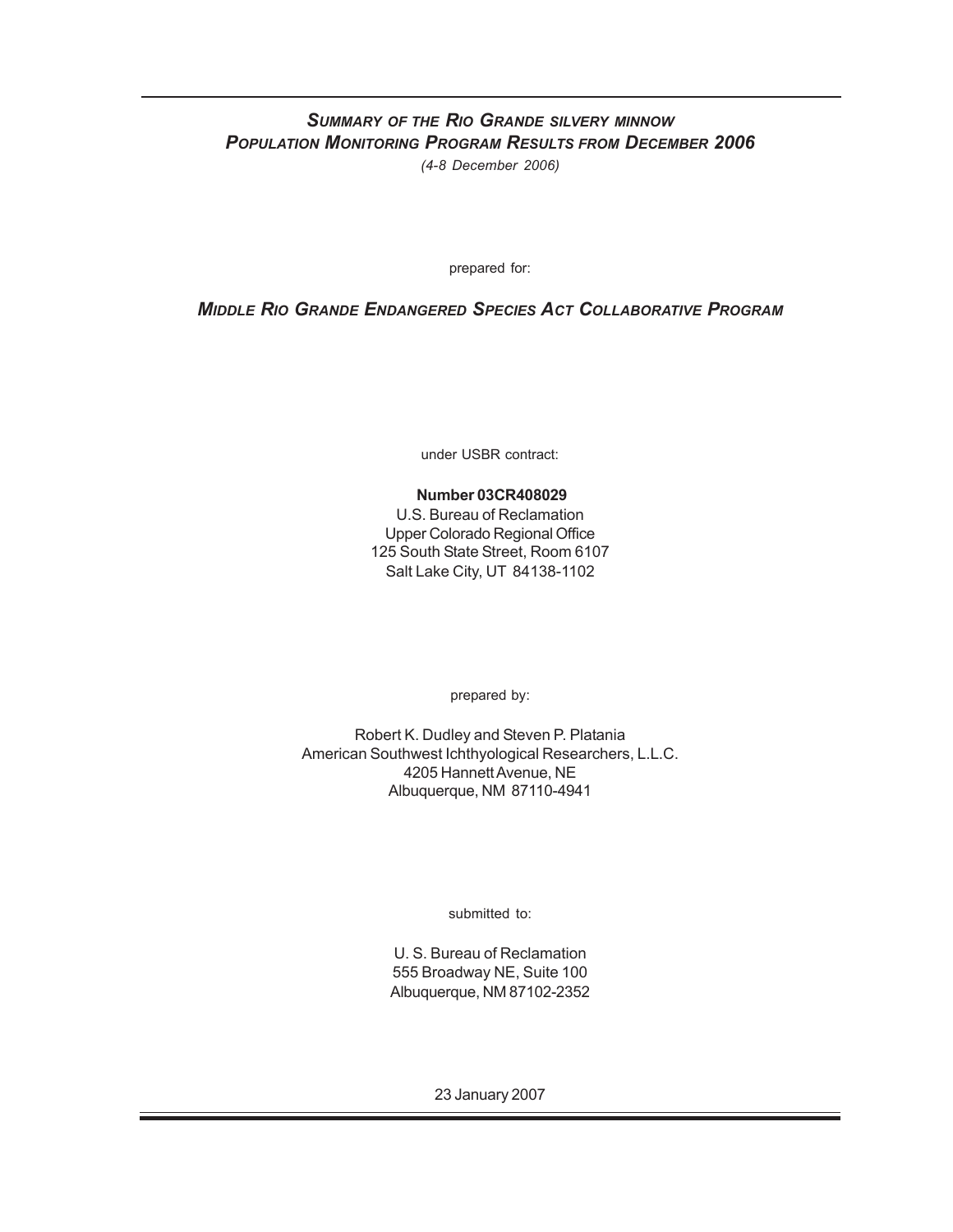#### **SUMMARY OF OVERALL DECEMBER 2006 POPULATION MONITORING EFFORTS**

The eleventh sampling effort of the 2006 Rio Grande silvery minnow population monitoring program was conducted between 4-8 December at 20 sites throughout the Middle Rio Grande. Five sites were located in the Angostura Reach, six sites in the Isleta Reach, and nine sites in the San Acacia Reach. A list of collection localities is appended (Table A-1).

Adult and juvenile fish were obtained by rapidly drawing a 3.1 m x 1.8 m small mesh (5 mm) seine through discrete mesohabitats. Larval fish, normally collected with a 1.0 m x 1.0 m fine mesh (2) mm) seine, were not present. Rio Grande silvery minnow were counted and identified to age-class. Other fishes were identified to species and enumerated, but age-class was not determined. Figures illustrating catch rates (number of fish per 100 m<sup>2</sup> sampled) were prepared for the ten focal species, including Rio Grande silvery minnow, for the purpose of facilitating comparisons between reaches.

During December 2006, a total of 3,608 fish was captured in the 12,188.3 m<sup>2</sup> (surface area) of water sampled. This was notably less than the number of fish collected in June 2006 (N=14,058), shortly after spawning for most species, and somewhat less than was collected in September 2006 (N=4,413). Rio Grande silvery minnow was the second-most abundant taxon in December 2006 (N=173) and comprised 4.8% of the total catch; this was similar to values observed over the past several months. Rio Grande silvery minnow was present in 56 of the 203 seine hauls that yielded fish (27.6%) and was moderately abundant in low velocity mesohabitats (e.g., backwaters and debris pools). Cumulative fish catch rate during December 2006 was 29.6 individuals/100 m<sup>2</sup> sampled; a slight decrease from that recorded in September (35.7 fish/100  $m<sup>2</sup>$ ). The December cumulative catch of Rio Grande silvery minnow (N=173) was composed mostly of individuals from the Isleta and San Acacia reaches (N=27 and 136, respectively).

### **SUMMARY OF DECEMBER 2006 POPULATION MONITORING EFFORT BY RIVER REACH**

### **Angostura Reach**

Mean daily discharge in the Angostura Reach (USGS Gauge 08330000; Rio Grande at Albuquerque, NM) ranged between 548 cfs and 990 cfs during December. Changes in upstream water releases from dams throughout the month resulting in a mildly fluctuating hydrograph; peak mean daily discharge (990 cfs) was recorded on 15 December. Water temperatures were cold (range = 2.6 - 7.5 °C) during the Angostura Reach sampling efforts (1000 h to 1400 h); this was a notable drop (ca. 10 °C less) compared to temperatures observed in October. Sampling for fishes in the Angostura Reach during December 2006 yielded only 29 specimens of which 10 (34.5%) were Rio Grande silvery minnow. Catch rate in the Angostura Reach, for all fish species combined, ranged from 0.4 to 2.8 fish/ 100  $\mathrm{m}^2$ . The largest change in the ichthyofaunal composition compared to summer sampling was the decrease in the presence and abundance of larval/juvenile white sucker. Rio Grande silvery minnow was present at three of the five sampling sites and was most abundant at Site 3 in the Angostura Reach (seven individuals were collected from this site.

The Angostura Reach yielded four species of fish but only two species (red shiner and Rio Grande silvery minnow) dominated the catch. Rio Grande silvery minnow was most abundant in seine hauls taken in areas where there was little or no water velocity. Fish taken at the Central Avenue bridge site (Site 3) and Rio Bravo site (Site 4) accounted for 65.5% of the catch in this reach. Most of the Rio Grande silvery minnow collected in the Angostura Reach during December 2006 were age-0 individuals (70%). Catch rate of Rio Grande silvery minnow in the Angostura Reach ranged from 0.0 to 1.1 fish/100  $\mathrm{m}^2$ .

### **Isleta Reach**

The Isleta Reach produced the highest number of fish in any given reach and the overall abundance of fish (N=2,638) was comparable to that recorded in July 2006 (N=2,882). Many of the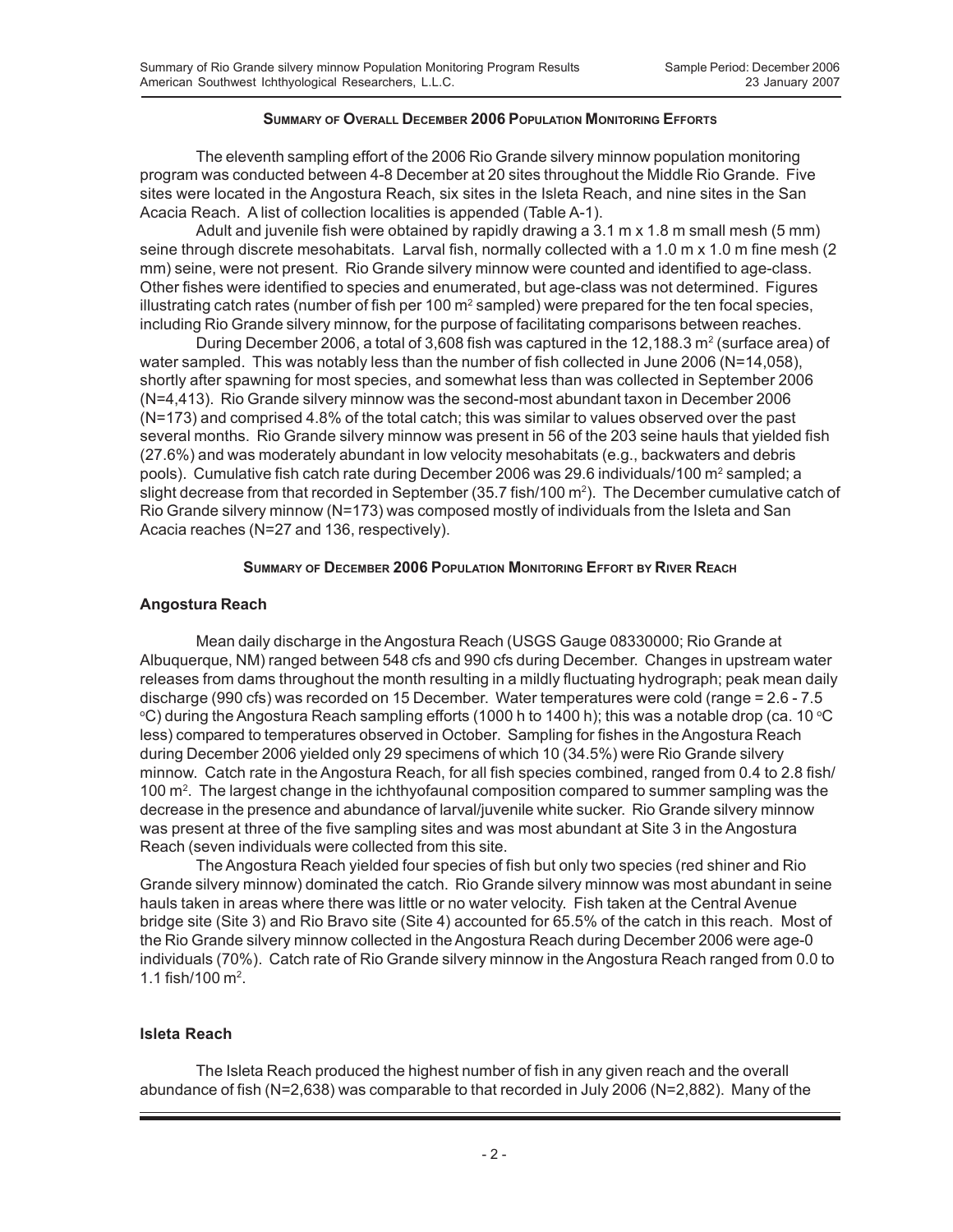collections in the Isleta Reach produced low to moderate numbers of fish. Nine fish species were collected in the Isleta Reach during December 2006; only red shiner was represented by >100 individuals. Red shiner was very abundant (N=2,452), followed distantly by flathead chub (N=52) and western mosquitofish (N=52). Fish capture rates (all species combined) at the six sites ranged from 6.3 to 175.3 individuals per 100 m<sup>2</sup> sampled; this was a notable increase compared to October and can mostly be explained by the decreased water levels.

In December 2006, the La Joya sampling locality (Site 9) produced the highest capture rate of Rio Grande silvery minnow (1.5 individuals /100 m<sup>2</sup>) sampled. The majority of Rio Grande silvery minnow collected in the Isleta Reach during December were collected in low velocity habitats (e.g., shorelines and pools). Twenty six percent of silvery minnow collected in the Isleta Reach during December were taken at the Seviletta sampling site (Site 9.5); all of the individuals captured at that site were age-0. There was a notable decline in the abundance of silver minnow at the Jarales site (Site 7) between June (N=409) and December (N=6). Catch rates for Rio Grande silvery minnow in the Isleta Reach ranged from 0.0 to 1.5 fish/100  $m^2$ .

### **San Acacia Reach**

Discharge in the San Acacia Reach during the December 2006 sampling effort was moderately low throughout most of the month, data were not available for the San Acacia Gauge (USGS Gauge 08354900) but ranged between 559 cfs and 1,040 cfs at San Marcial (USGS Gauge 08358400). There were several brief increases in flow that resulted in elevated mean daily flows at San Acacia and San Marcial during December. Water temperatures in December for the San Acacia Reach were cooler than those recorded in the Angostura Reach and were generally 2-4 °C (1000 h to 1400 h). The water was relatively clear throughout the reach and this was most likely a result of the stable flows during the sampling period. Fish catch rates (all species combined) ranged from 1.0 to 73.8 individuals per 100 m<sup>2</sup> sampled in the San Acacia Reach.

The catch rates of Rio Grande silvery minnow increased between October and December; this could have been caused, in part, by the reduced volume of water during sampling in December. The catch rates of Rio Grande silvery minnow in December for the San Acacia Reach were higher than those recorded in the Isleta Reach. In December 2006, Rio Grande silvery minnow was present in 36 of 92 seine hauls (39%) that contained fish in the San Acacia Reach; a marked increase compared to September (14%). Most of the 136 Rio Grande silvery minnow collected in the San Acacia Reach in December 2006 were age-1 individuals (69%). Rio Grande silvery minnow was present at all of the San Acacia Reach sites and catch rates for this species ranged from 0.1 to 13.3 fish/100 m<sup>2</sup>.

#### **Conclusion**

During the December 2006 sampling effort, Rio Grande silvery minnow (N=173) was present at 17 out of 20 sampling sites in the Middle Rio Grande, New Mexico. The most notable change from October to December 2006 was the decreased volume of water and the increased abundance of red shiner. There was no evidence of declining populations of Rio Grande silvery minnow from August to December 2006. However, the lack of spring runoff apparently resulted in low spawning activity and limited recruitment success during 2006. Despite heavy summer rains and minimal river drying, the abundance of Rio Grande silvery minnow declined steadily from June to August 2006. Spring runoff continues to be a valuable indicator of silvery minnow recruitment success. Monthly monitoring efforts have proven to be extremely valuable in documenting the rapid decline of silvery minnow populations during 2006. If spring runoff conditions improve (or can be augmented through management) during 2007, it is expected that populations will increase from currently moderate levels. The key factors that determine an improved spring runoff appear to be timing, magnitude, and duration. Ichthyofaunal monitoring efforts indicate that these three factors have a synergistic effect on fish populations and may greatly influence the distribution and abundance of Rio Grande silvery minnow over time.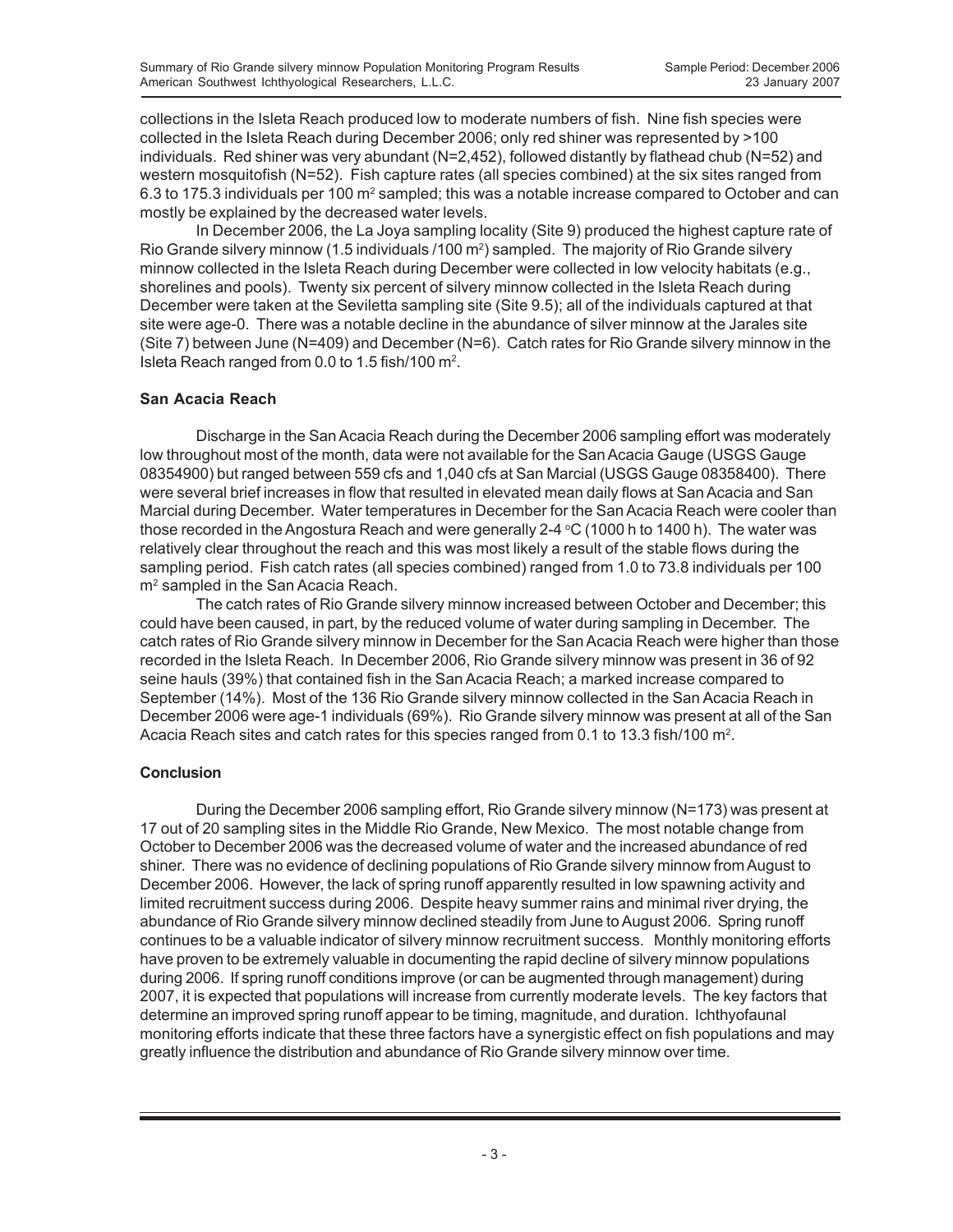

Figure 1. Map of the study area and sampling localities (numbered) for the 2006 Rio Grande silvery minnow population monitoring program. Sampling locality information that correspond with the numbered localities are provided in Appendix A (Table A-1).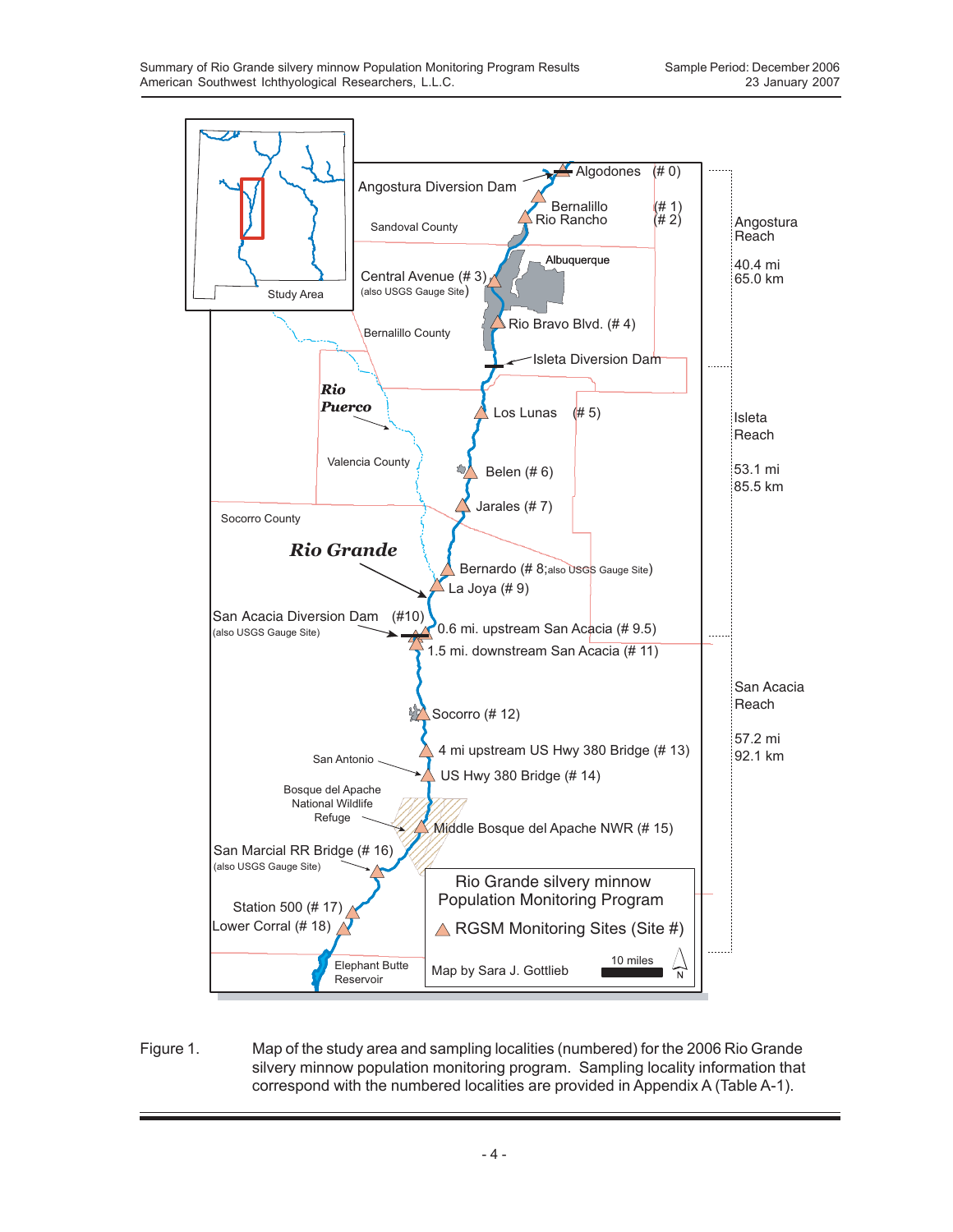

Figure 2. Discharge in the Rio Grande from January 2005 through December 2006 as recorded at seven U. S. Geological Survey (USGS) gauge stations. The Otowi Bridge gauge site is outside of the study area (ca. 25.5 river miles upstream of Cochiti Dam) and provided for reference. \*\*Discharge data are provisional and subject to change.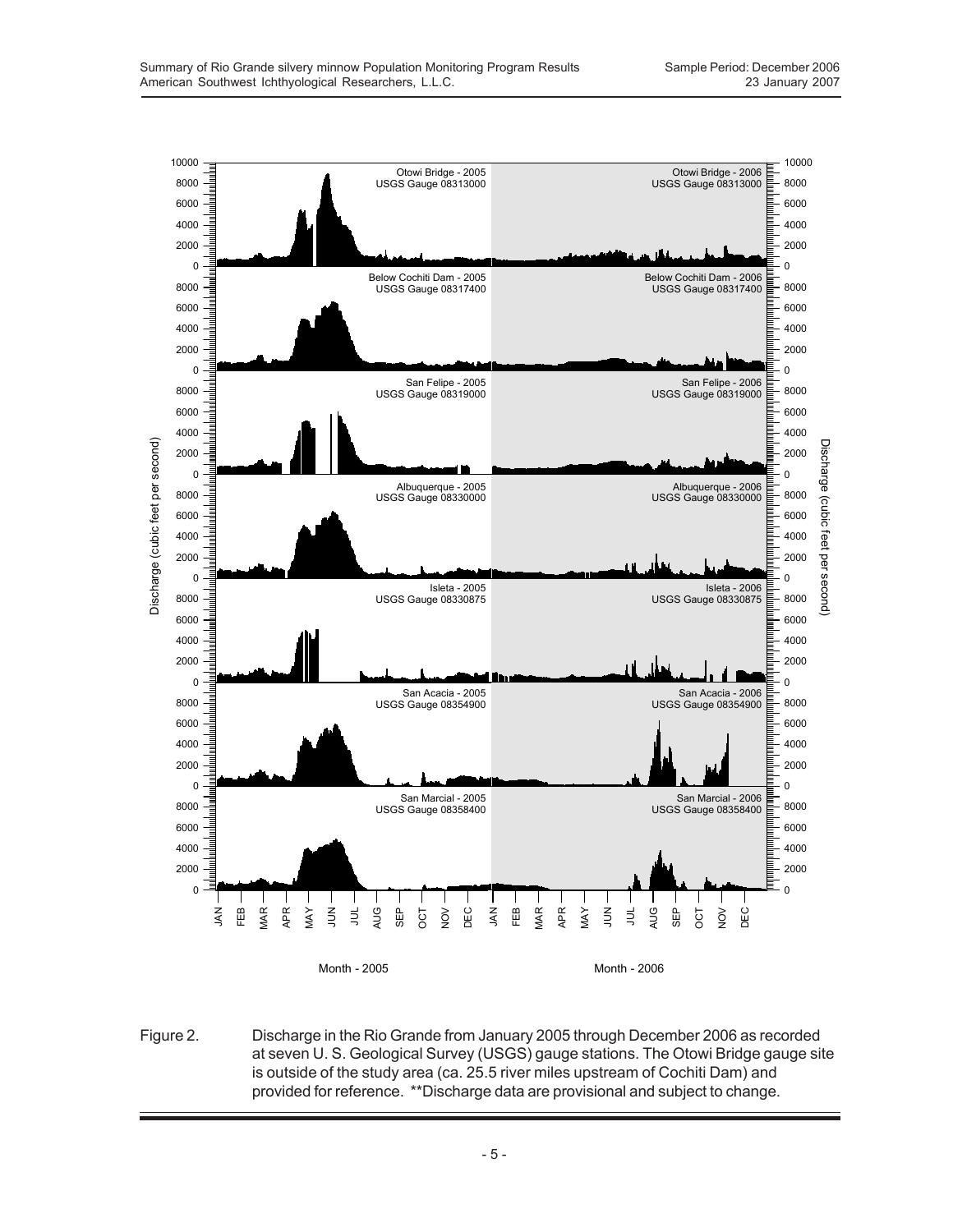### Table 1. Scientific and common names and species codes of fish collected in the Middle Rio Grande during the 1999-2006 Rio Grande silvery minnow population monitoring program.

| <b>Scientific Name</b>     | <b>Common Name</b>          | Code  |
|----------------------------|-----------------------------|-------|
| <b>Order Clupeiformes</b>  |                             |       |
| Family Clupeidae           | herrings                    |       |
|                            |                             | (GZS) |
| Order Cypriniformes        |                             |       |
| <b>Family Cyprinidae</b>   | carps and minnows           |       |
|                            |                             | (RDS) |
|                            |                             | (CCA) |
|                            |                             | (RGC) |
|                            |                             |       |
|                            | silvery minnow <sup>1</sup> | (RGM) |
|                            |                             | (FHM) |
|                            |                             | (BHM) |
|                            |                             | (FHC) |
|                            |                             | (LND) |
| <b>Family Catostomidae</b> | suckers                     |       |
|                            |                             | (RCS) |
|                            |                             | (WHS) |
|                            |                             | (SMB) |
| <b>Order Siluriformes</b>  |                             |       |
| Family Ictaluridae         | North American catfishes    |       |
|                            |                             | (BBH) |
|                            |                             | (YBH) |
|                            |                             | (CCT) |
|                            |                             | (FCT) |
| <b>Order Salmoniformes</b> |                             |       |
| <b>Family Salmonidae</b>   | trouts and salmons          |       |
|                            |                             | (BNT) |
| Order Cyprinodontiformes   |                             |       |
| <b>Family Poeciliidae</b>  | livebearers                 |       |
|                            |                             | (MOS) |

<sup>1</sup> focal taxa represent the most abundant species present in recent Middle Rio Grande collections and species illustrated in monthly plots of data.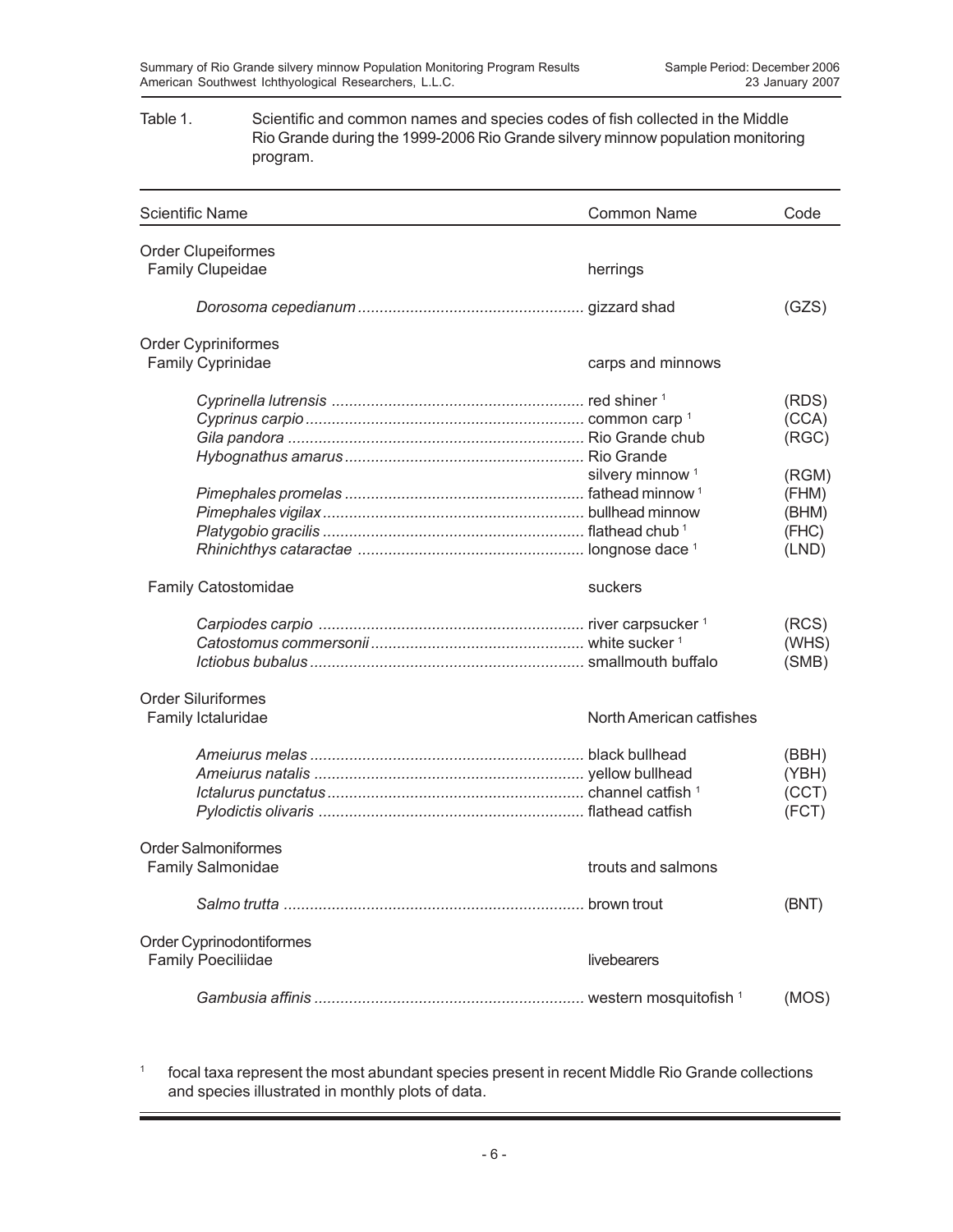### Table 1. Scientific and common names and species codes of fish collected in the Middle Rio Grande during the 1999-2006 Rio Grande silvery minnow population monitoring program (continued).

| Scientific Name                                         | <b>Common Name</b> | Code                                      |
|---------------------------------------------------------|--------------------|-------------------------------------------|
| <b>Order Perciformes</b><br>Family Percichthyidae       | temperate basses   |                                           |
|                                                         |                    | (WHB)                                     |
| <b>Order Perciformes</b><br><b>Family Centrarchidae</b> | sunfishes          |                                           |
|                                                         |                    | (GNS)<br>(BGL)<br>(LMB)<br>(WCR)<br>(BCR) |
| Family Percidae                                         | perches            |                                           |
|                                                         |                    | (YWP)<br>(WLE)                            |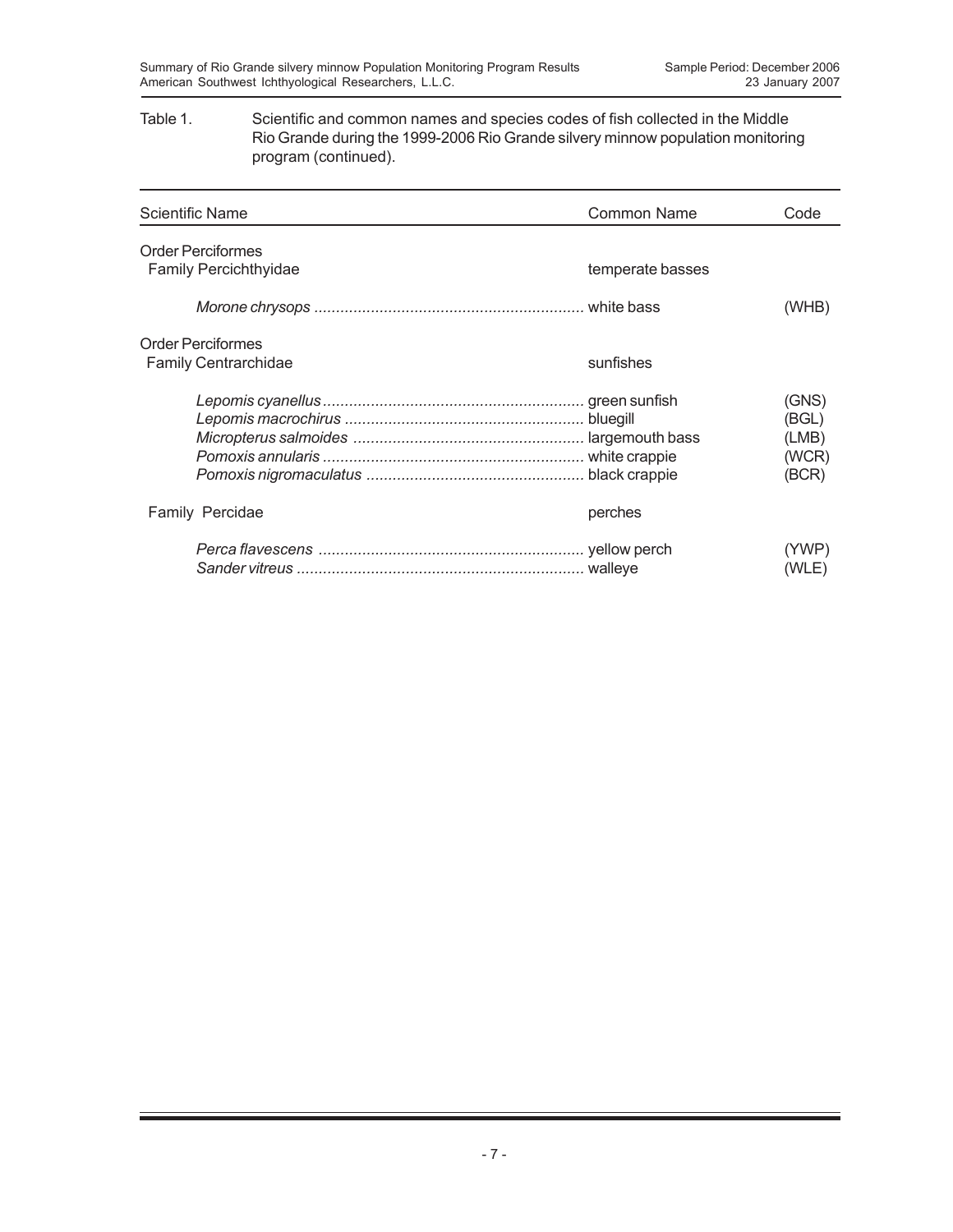### Table 2. Summary of the December 2006 Rio Grande silvery minnow population monitoring program results (species list is based on fish collected from 1999-2006).

| <b>SPECIES</b>                             | <b>RESIDENCE</b><br>STATUS <sup>1</sup> | <b>TOTAL NUMBER</b><br>OF SPECIMENS | PERCENT (%)<br>OF TOTAL | FREQUENCY OF<br>OCCURRENCE <sup>2</sup> | % FREQUENCY<br>OCCURRENCE <sup>2</sup> |
|--------------------------------------------|-----------------------------------------|-------------------------------------|-------------------------|-----------------------------------------|----------------------------------------|
|                                            |                                         |                                     |                         |                                         |                                        |
| <b>HERRINGS</b><br>gizzard shad            | ı                                       |                                     | 0.00                    |                                         |                                        |
| <b>CARPS AND MINNOWS</b>                   |                                         |                                     |                         |                                         |                                        |
| red shiner<br>common carp                  | N<br>$\overline{\phantom{a}}$           | 3,188                               | 88.36<br>0.00           | 17                                      | 85                                     |
| Rio Grande chub                            | N                                       |                                     | 0.00                    |                                         |                                        |
| Rio Grande silvery minnow                  | N                                       | 173                                 | 4.79                    | 17                                      | 85                                     |
| fathead minnow<br>bullhead minnow          | N<br>$\mathbf{I}$                       | 40                                  | 1.11<br>0.00            | 7                                       | 35                                     |
| flathead chub                              | N                                       | 121                                 | 3.35                    | 12                                      | 60                                     |
| longnose dace                              | N                                       |                                     | 0.00                    |                                         |                                        |
| <b>SUCKERS</b>                             |                                         |                                     |                         |                                         |                                        |
| river carpsucker<br>white sucker           | N<br>$\mathbf{I}$                       | 14<br>1                             | 0.39<br>0.03            | 7<br>1                                  | 35<br>$\mathbf 5$                      |
| smallmouth buffalo                         | N                                       |                                     | 0.00                    |                                         |                                        |
| <b>BULLHEAD CATFISHES</b>                  |                                         |                                     |                         |                                         |                                        |
| black bullhead                             | ı                                       |                                     | 0.00                    |                                         |                                        |
| yellow bullhead<br>channel catfish         |                                         | 14                                  | 0.00<br>0.39            | 9                                       | 45                                     |
| flathead catfish                           |                                         |                                     | 0.00                    |                                         |                                        |
| <b>TROUTS</b>                              |                                         |                                     |                         |                                         |                                        |
| rainbow trout<br>brown trout               | ı<br>ı                                  |                                     | 0.00<br>0.00            |                                         |                                        |
|                                            |                                         |                                     |                         |                                         |                                        |
| <b>LIVEBEARERS</b><br>western mosquitofish | ı                                       | 54                                  | 1.50                    | 5                                       | 25                                     |
|                                            |                                         |                                     |                         |                                         |                                        |
| <b>TEMPERATE BASSES</b><br>white bass      | ı                                       |                                     | 0.00                    |                                         |                                        |
|                                            |                                         |                                     |                         |                                         |                                        |
| <b>SUNFISHES</b>                           |                                         |                                     |                         |                                         |                                        |
| green sunfish                              | I<br>N                                  |                                     | 0.00<br>0.00            |                                         |                                        |
| bluegill<br>largemouth bass                |                                         | 1                                   | 8.20                    | $\mathbf{1}$                            | $\overline{5}$                         |
| white crappie                              | I                                       | 2                                   | 1.64                    | $\boldsymbol{2}$                        | $10\,$                                 |
| black crappie                              | ı                                       |                                     | 0.00                    |                                         |                                        |
| <b>PERCHES</b>                             |                                         |                                     |                         |                                         |                                        |
| yellow perch<br>bigscale logperch          |                                         |                                     | 0.00<br>0.00            |                                         |                                        |
| walleye                                    |                                         |                                     | 0.00                    |                                         |                                        |
| <b>TOTAL</b>                               |                                         | 3,608                               |                         |                                         |                                        |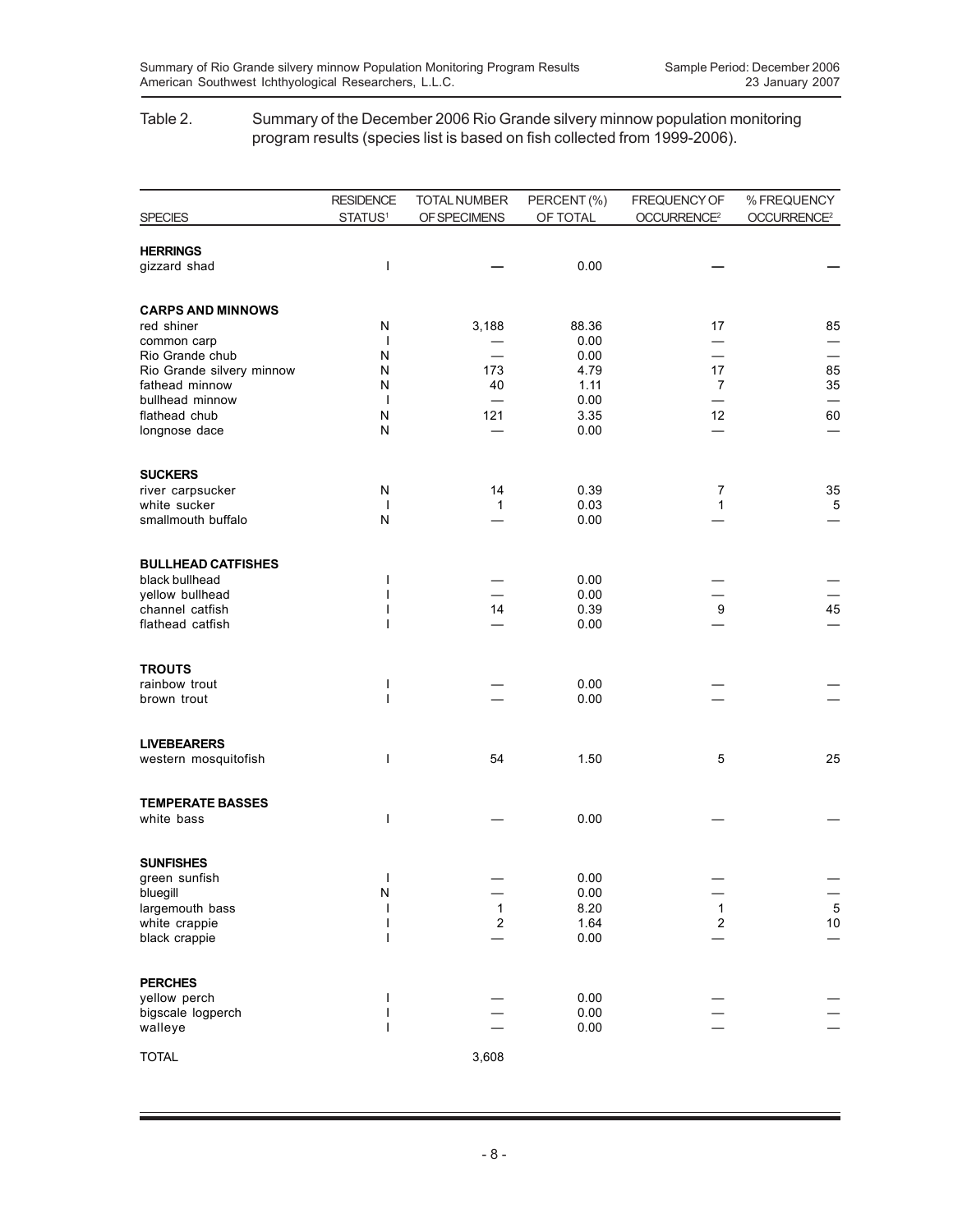# SPECIES J F M A M J J A S O N D T A EA P AUU UEC OE O NBRR YNL GPT VC T A L **HERRINGS** gizzard shad — — — 1 3 56 — — — 1 — 61 **CARPS AND MINNOWS** red shiner 41 80 53 405 766 5,661 2,327 1,629 3,093 1,669 3,188 18,912 common carp 13 17 5 10 217 975 36 13 11 1 — 1,298 Rio Grande chub Rio Grande silvery minnow 3,375 1,620 1,148 1,404 654 920 463 160 251 166 173 10,334 fathead minnow 13 13 13 11 13 1,282 2,935 874 69 261 76 40 5,587 bullhead minnow — 1 ————— ——— — 1 flathead chub 24 8 17 25 132 413 301 155 174 204 121 1,574<br>
longnose dace 6 2 4 3 67 93 46 119 35 23 - 398 longnose dace 6 2 4 3 67 93 46 119 35 **SUCKERS** river carpsucker 5 5 2 8 158 1,243 189 11 9 3 14 1,647 white sucker  $-$  1 1 760 1,276 32 8 5 3 1 2,087 smallmouth buffalo — — — — 3 39 — – 1 — – 43 **BULLHEAD CATFISHES** black bullhead  $10$   $10$ <br>yellow bullhead  $1$   $7$   $2$   $1$   $12$   $2$   $1$   $26$ yellow bullhead 1 7 - 2 1 12 - 2 1 - 26<br>
channel catfish - 6 25 23 12 16 461 268 129 160 14 1.114 channel catfish — 6 25 23 12 16 461 268 129 160 14 1,114 flathead catfish **TROUTS** rainbow trout — — — — — — — — — — brown trout — —————— ——— — — **LIVEBEARERS** western mosquitofish 6 5 8 7 91 399 277 106 427 192 54 1,572 **TEMPERATE BASSES** white bass — 1 2 5 1 2 — — — — — 11 **SUNFISHES** green sunfish — ————— 4 — 4— — 8 bluegill — — — 1 — — — — 1 — — 2 largemouth bass — — 1 — — 1 1 — — — 1 4 white crappie  $1 \t 1 \t - \t - \t 1 \t 3 \t$ black crappie – – – – – – – – – – – – **PERCHES** yellow perch — — — — — — — — — bigscale logperch — — — 1 — — — — — — — 1 walleye — — — — — 25 2 — — — — 27 TOTAL 3,485 1,766 1,277 1,907 4,149 14,058 5,025 2,538 4,413 2,499 — 3,608 44,725

### Table 3. Summary of the monthly 2006 Rio Grande silvery minnow population monitoring program results (species list based on fish collected from 1999-2006).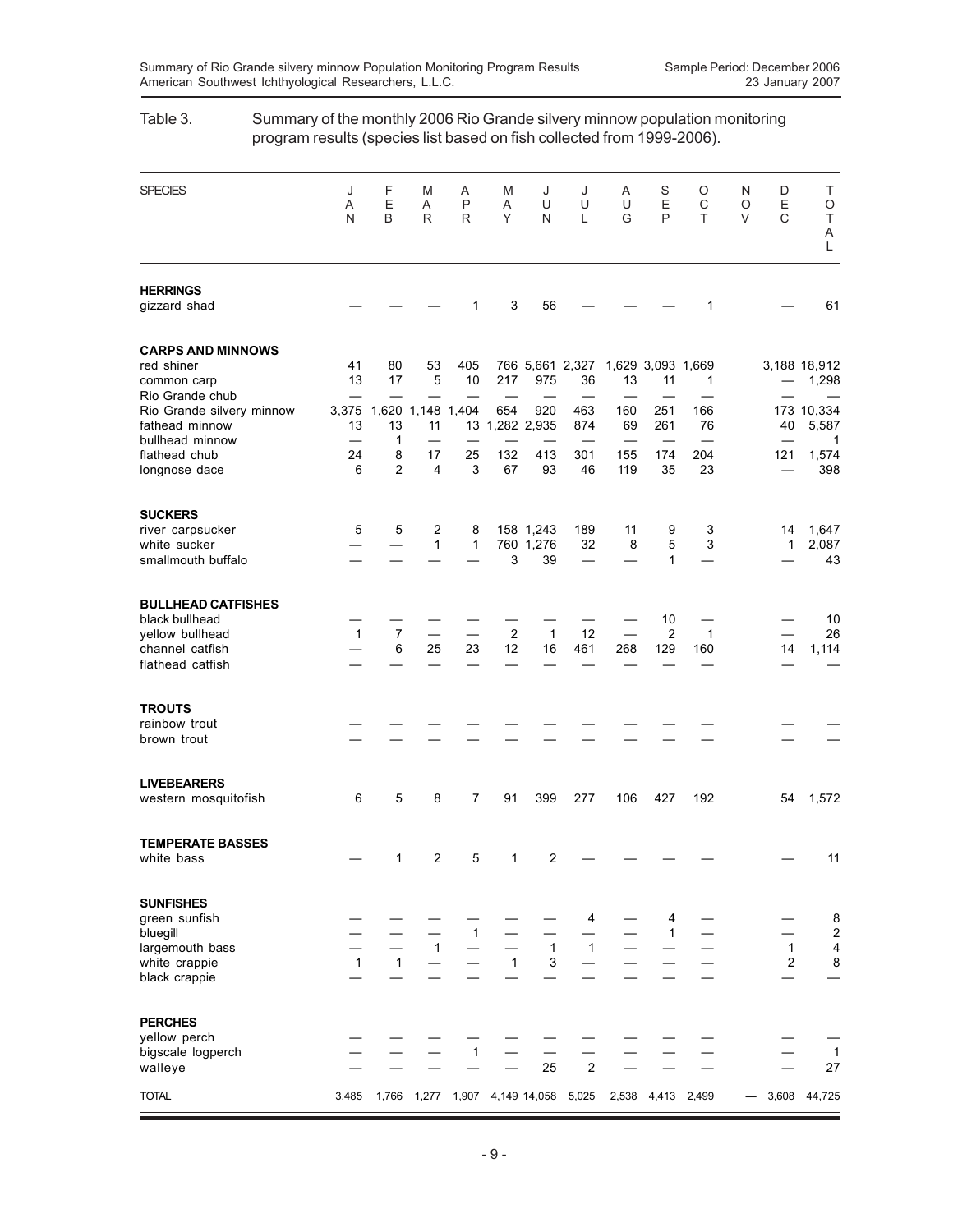## Table 4. Summary of the monthly catch or Rio Grande silvery minnow, by site and reach, during the 2006 Rio Grande silvery minnow population monitoring program. Numerals in pararenthesis are the number of silvery minnow in a site collection that were marked (subset of the total). REACH J F M A M J J A S O N D T Site Number A E A P A U U U E C O E O Site Name N B R R Y N L G P T V C T A L **ANGOSTURA REACH** 0 Angostura Dam — — — — — — 10 0 6 3 — 19 1 Bernalillo — — 1 — 1 2 6 9 2 38 — 59 2 Rio Rancho — 2 3 36 17(3) 27(3) 11(2) 15(4) 38 7 1 157 3 Central Ave (Abq) <br>4 Rio Bravo (Abq) <br>4 Rio Bravo (Abq) <br>3 2 6 8(1) <br>3 2 1 <br>3 2 43 4 Rio Bravo (Abq) — 3 2 6 8(1) — 3 1 — 18 2 43 Angostura Reach Total 3 20 10 47 26 30 64 63 47 73 — 10 393 **ISLETA REACH** 5 Los Lunas 12 2 142 13 71 4 21 3 5 5 4 282 6 Belen 32 8 16 5 116 17 62 0 45 1 6 308 7 Jarales 1,994 32 21(1) 4 7 409 41 19 **—** 3 6 2,536 1,994 32 21(1) 4 7 409 41 19 - 3 6 2,536<br>8 US Hwy 60 Bernardo 8 13 26 2 9 6 21 5 8 - - 98<br>9 South of Bernardo 45 1 8 3 3 1 122 45 7 2 7 244 9 South of Bernardo 45 1 8 3 3 1 122 45 **7** 2 7 244 10 North of San Acacia 14(1) 9 62 1 - 27 1 3 3 13 4 Isleta Reach Total 2,105 65 275 28 206 464 268 75 68 24 — 27 3,605 **SAN ACACIA REACH** 10 San Acacia Dam — 27(1) 26 83(1) 139 102 44 1 — 1 1 424 11 S of San Acacia 6 8(1) 56(1) 204(1) 50(1) 17 5 1 2 **5** 4 358 12 Socorro 382(2) 481(2) 60 597(1) 141(1) 97 8 0 24 **9** 12 1,811 13 North of US Hwy 380 78(1) 15 439 127 34 21 13 14 7 **4** 8 760 14 US Hwy 380 163 163 51 38 286 33 34 37 0 12 1<br>15 Bosque del Apache 1447 873 139 13 13 52 3 0 4 – 15 Bosque del Apache 447 873 139 13 13 52 3 0 4 — 1 1,545 16 San Marcial 132 37 63 13 10 93 0 3 9 16 3 379 17 South of San Marcial 21 35 23 3161 3 **56** 24 75 248 18 South of San Marcial **38** 8 19 3 1 San Acacia Reach Total 1,267 1,535 863 1,329 422 426 131 22 136 69 — 136 6,336 **MONTHLY TOTALS** 3,375 1,620 1,148 1,404 654 920 463 160 251 166 — 173 10,334 J FMAM J J ASO ND T A EAPAUU U EC OE O N BRRYN L GP T VC T A L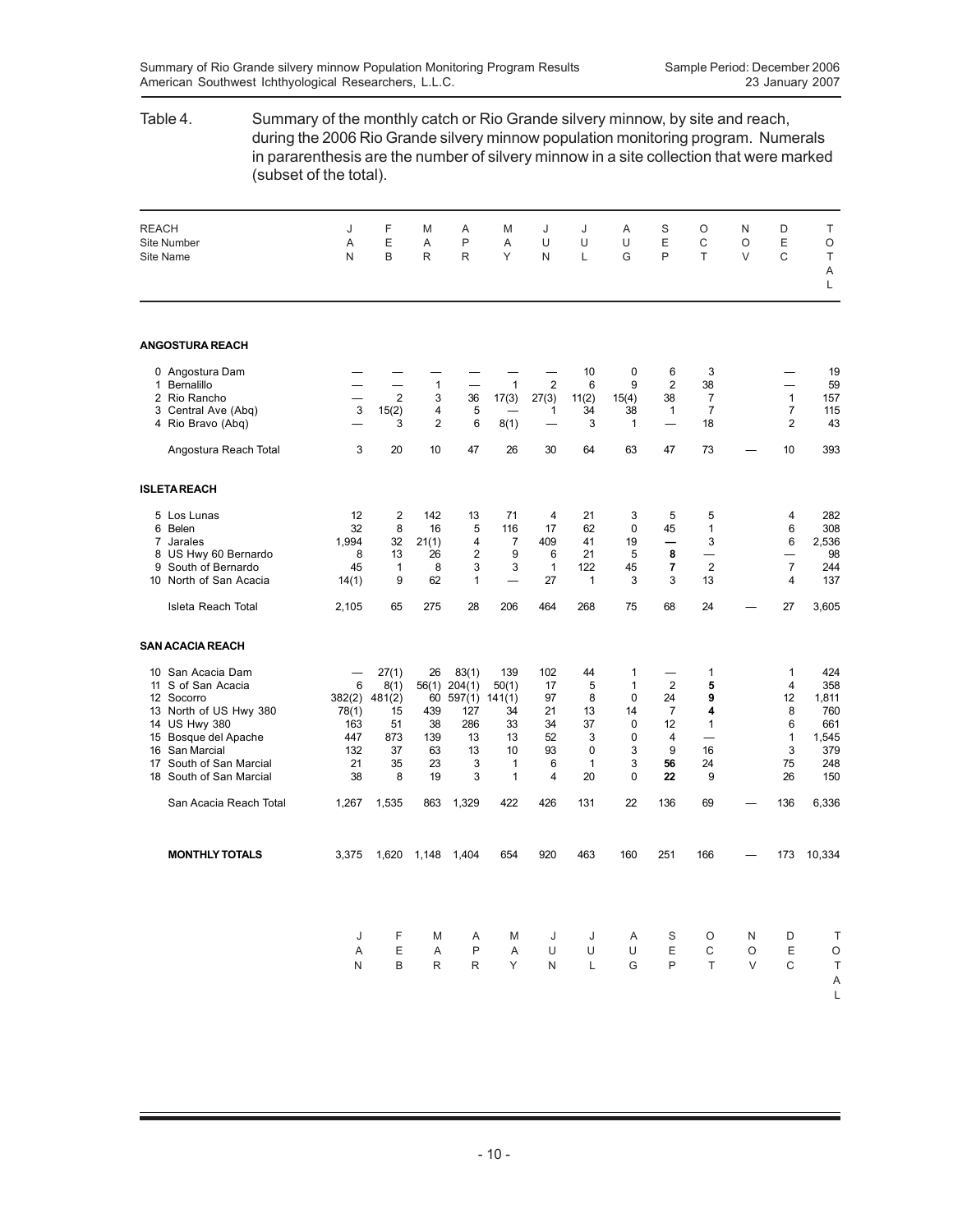

Figure 3. Catch rates, for the 10 focal species, by river reach during December 2006 at Rio Grande silvery minnow population monitoring program collection sites (see Table A-1 for fish species codes). An arrow indicates the Rio Grande silvery minnow (RGM) histogram bar.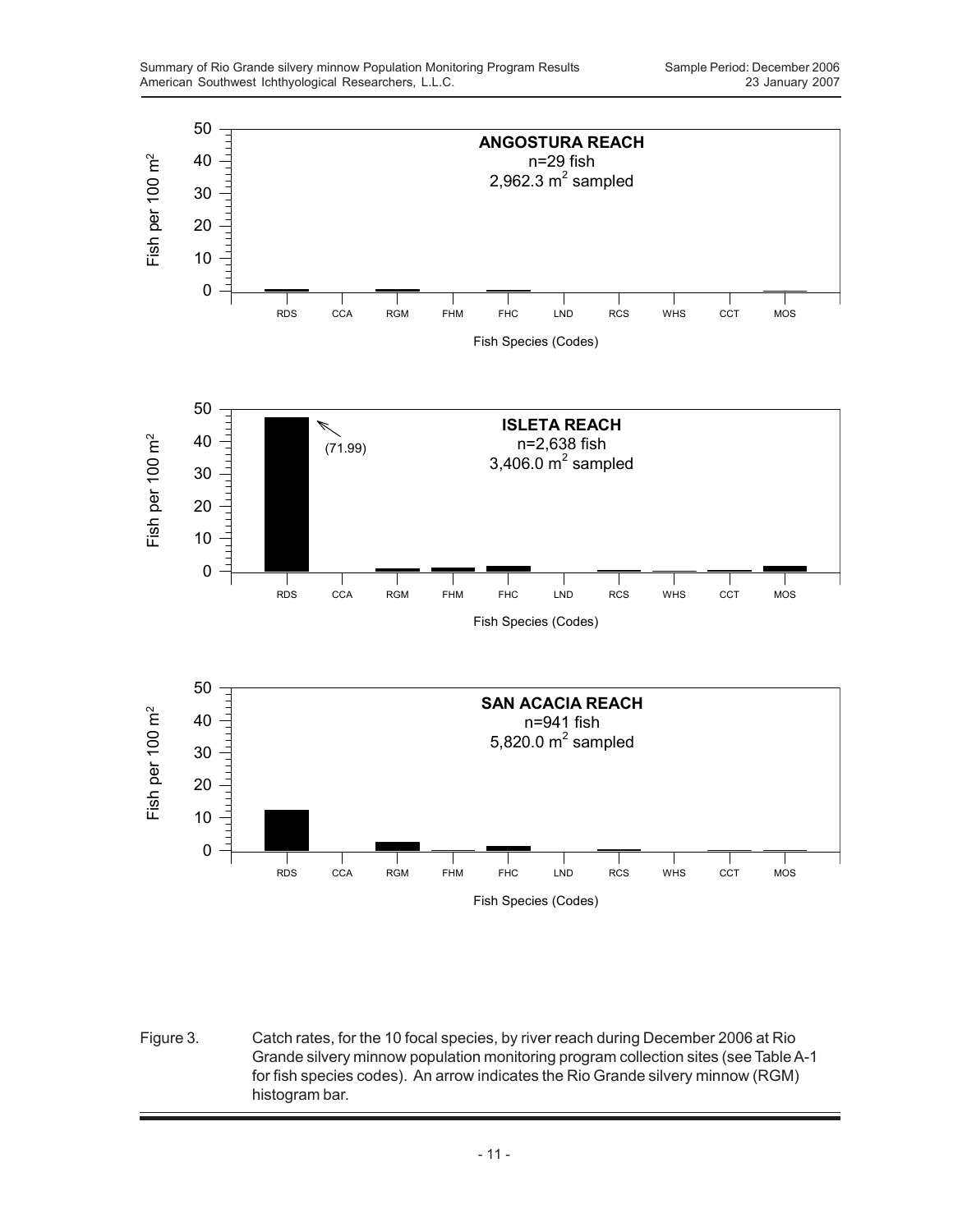

Figure 4. Catch rates for ten focal species (upper graph\*), including Rio Grande silvery minnow, (RGM; lower graph\*) during December 2006 at Rio Grande silvery minnow population monitoring program collection sites (see Table A-1 for fish species codes).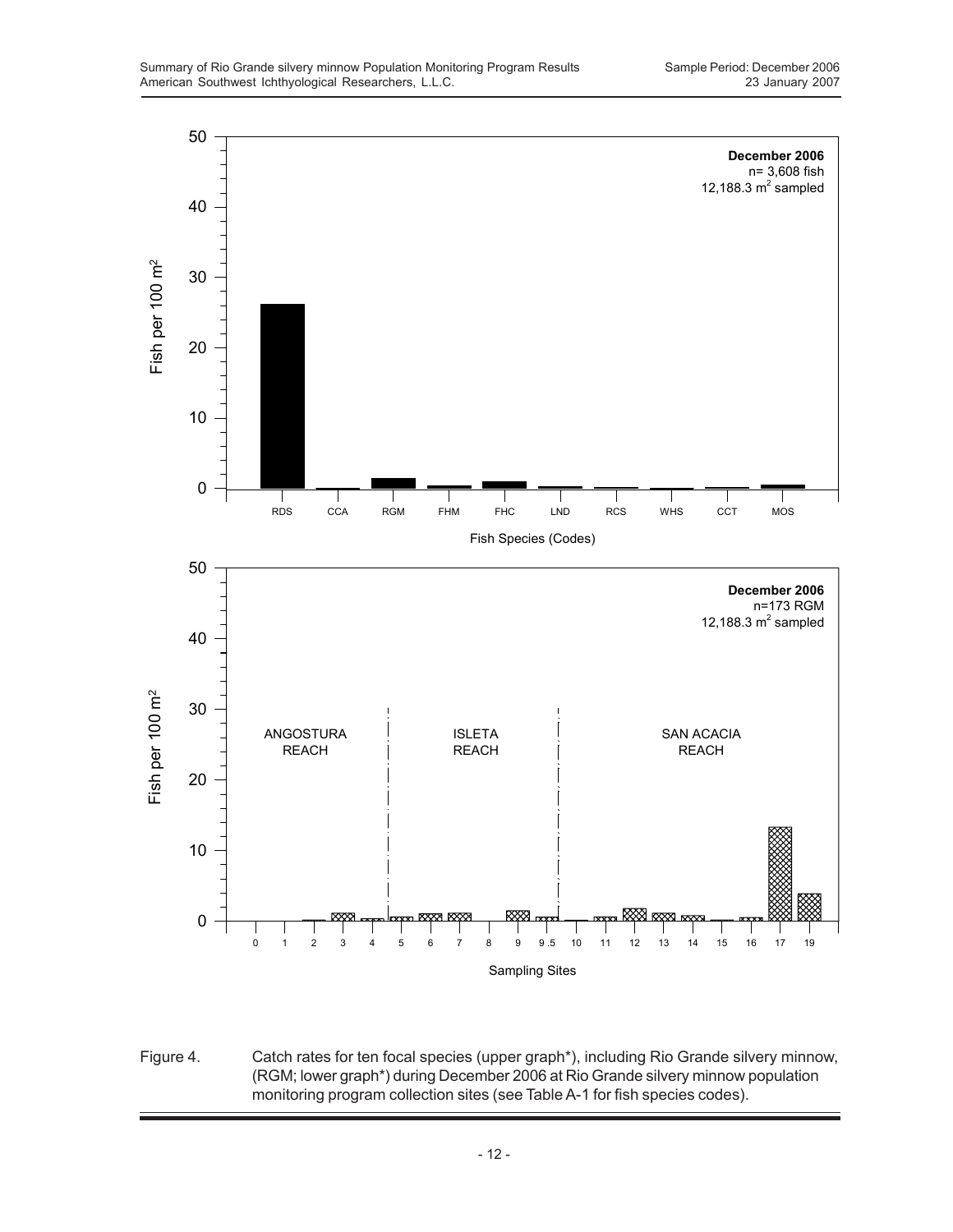

- 13 -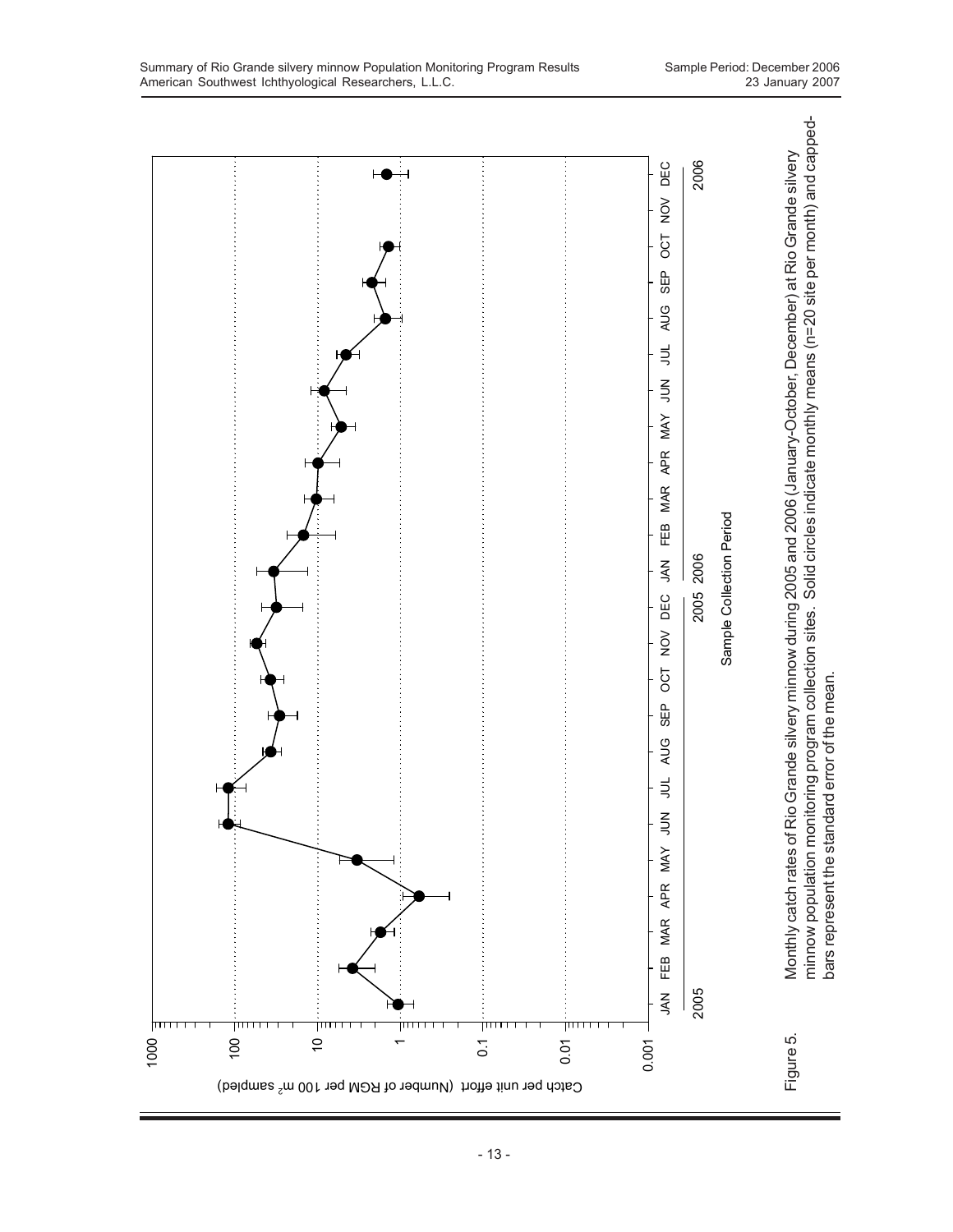## APPENDIX A.

Collection localities of the 2006 Rio Grande silvery minnow population monitoring program.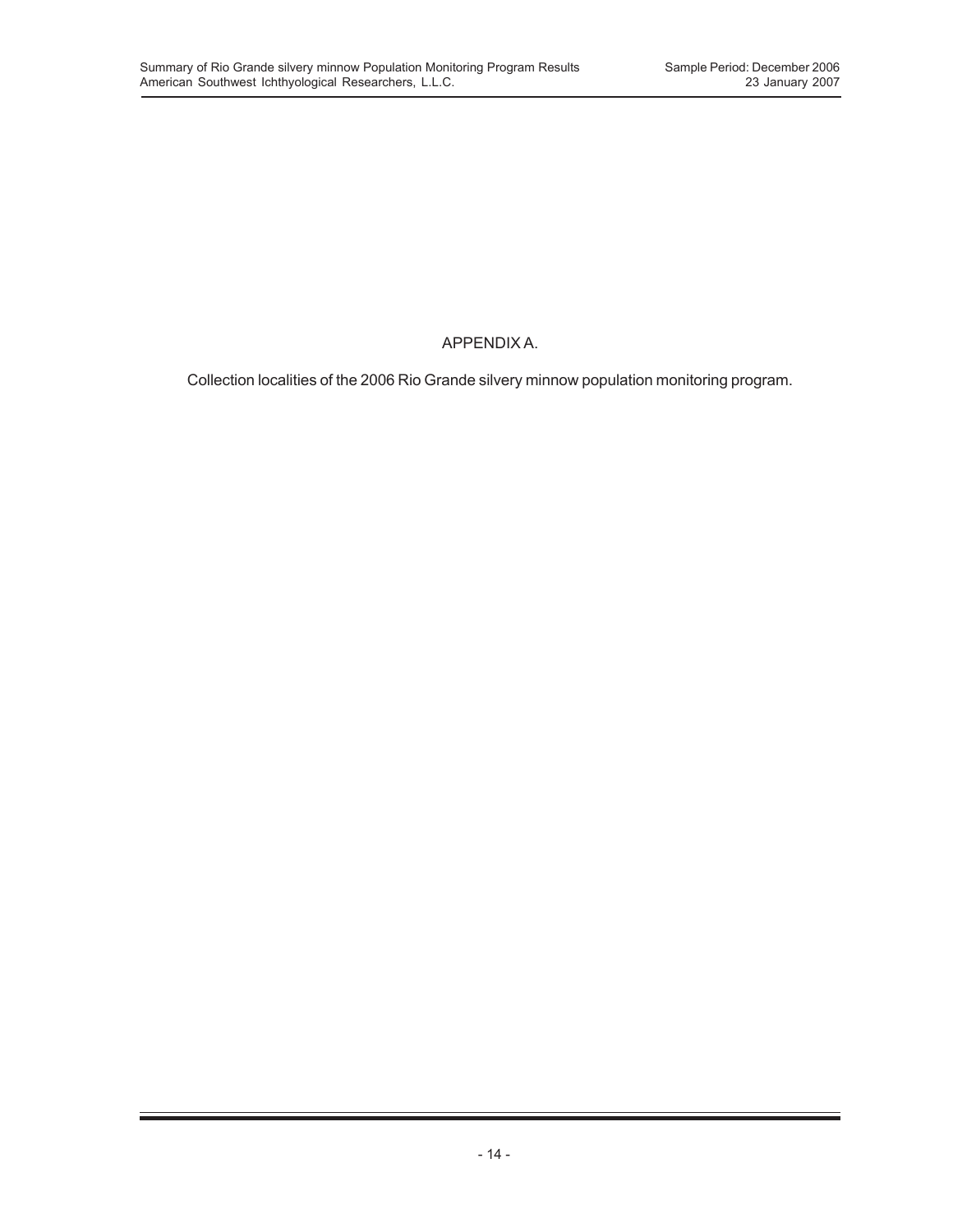### Table A-1. Collection localities of the 2006 Rio Grande silvery minnow population monitoring program.

| Site # | Site Locality |
|--------|---------------|
|        |               |

### **ANGOSTURA REACH SITES SITE #**

- 0 New Mexico, Sandoval County, Rio Grande, below Angostura Diversion Dam, Algodones. River Mile 209.7 SAN FELIPE PUEBLO QUADRANGLE 3916006 N 363811 E
- 1 New Mexico, Sandoval County, Rio Grande, at US Highway 550 bridge crossing, (formerly NM State Highway 44 bridge crossing), Bernalillo. River Mile 203.8 BERNALILLO QUADRANGLE 3909722 N 358543 E
- 2 New Mexico, Sandoval County, Rio Grande, ca. 4 miles downstream of US Highway 550 bridge crossing, at Rio Rancho Wastewater Treatment Plant, Rio Rancho. River Mile 200.0 BERNALILLO QUADRANGLE 3905355 N 354772 E
- 3 New Mexico, Bernalillo County, Rio Grande, at Central Avenue (US Highway 66) bridge crossing, Albuquerque. ALBUQUERQUE WEST QUADRANGLE 3884094 N 346840 E
- 4 New Mexico, Bernalillo County, Rio Grande, at Rio Bravo Boulevard bridge crossing, Albuquerque. River Mile 178.3 ALBUQUERQUE WEST QUADRANGLE 3877163 N 347554 E

### **ISLETA REACH SITES SITE #**

- 5 New Mexico, Valencia County, Rio Grande, at Los Lunas (NM State Highway 49) bridge crossing, Los Lunas. River Mile 161.4 LOS LUNAS QUADRANGLE 3852531 N 342898 E
- 6 New Mexico, Valencia County, Rio Grande, ca. 1.0 miles upstream of NM State Highway 309/6 bridge crossing, Belen. River Mile 151.5 TOME QUADRANGLE 3837061 N 339972 E
- 7 New Mexico, Valencia County, Rio Grande, ca. 2.2 miles upstream of NM State Highway 346 bridge crossing (near Transwestern Natural Gas Pipeline crossing), Jarales. River Mile 143.2 VEGUITA QUADRANGLE 3827329 N 338136 E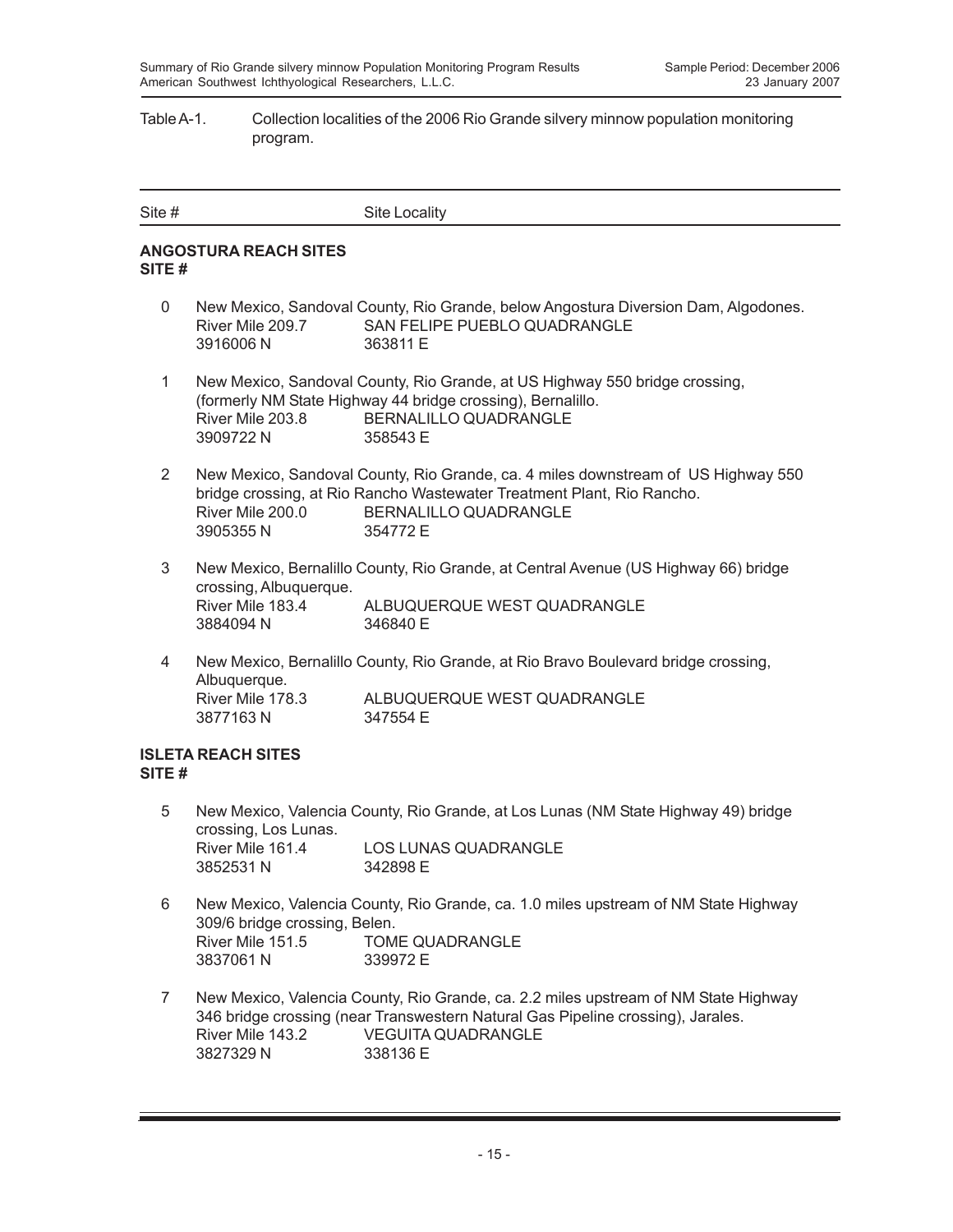#### Table A-1. Collection localities of the 2006 Rio Grande silvery minnow population monitoring program (continued).

| Site # | Site Locality |
|--------|---------------|
|        |               |

### **ISLETA REACH SITES (continued) SITE #**

- 8 New Mexico, Socorro County, Rio Grande, at US Highway 60 bridge crossing, Bernardo. River Mile 130.6 ABEYTAS QUADRANGLE 3809726 N 334604 E
- 9 New Mexico, Socorro County, Rio Grande, ca. 3.5 miles downstream of US Highway 60 bridge crossing, La Joya. River Mile 127.0 ABEYTAS QUADRANGLE 3805229 N 331094 E
- 9.5 New Mexico, Socorro County, Rio Grande, ca. 0.6 miles upstream of San Acacia Diversion Dam, San Acacia. River Mile 116.8 LA JOYA QUADRANGLE 3792603 N 327902 E

#### **SAN ACACIA REACH SITES SITE #**

- 10 New Mexico, Socorro County, Rio Grande, directly below San Acacia Diversion Dam, San Acacia. River Mile 116.2 SAN ACACIA QUADRANGLE 3791977 N 326162 E
- 11 New Mexico, Socorro County, Rio Grande, ca. 1.5 miles downstream of San Acacia Diversion Dam, San Acacia. River Mile 114.6 LEMITAR QUADRANGLE 3790442 N 325263 E
- 12 New Mexico, Socorro County, Rio Grande, 0.5 miles upstream of the Low Flow Conveyance Channel bridge, east and upstream of Socorro Wastewater Treatment Plant, Socorro. River Mile 99.5 LOMA DE LAS CANAS QUADRANGLE 3771043 N 327097 E
- 13 New Mexico, Socorro County, Rio Grande, ca. 4.0 miles upstream of US Highway 380 bridge crossing, San Antonio. River Mile 91.7 SAN ANTONIO QUADRANGLE 3761283 N 328140 E
- 14 New Mexico, Socorro County, Rio Grande, at US Highway 380 bridge crossing, San Antonio.<br>River Mile 87.1 SAN ANTONIO QUADRANGLE 3754471 N 328914 F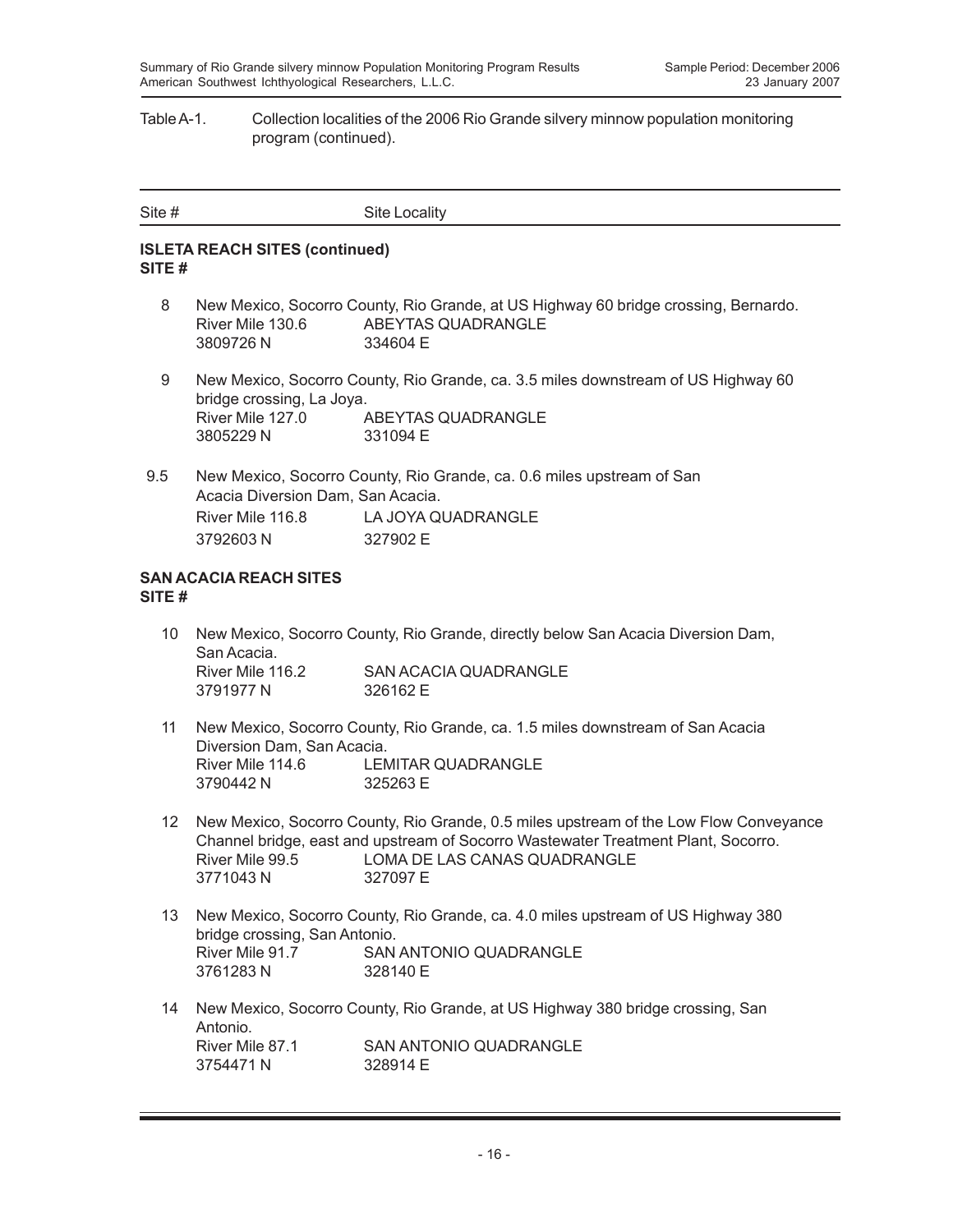#### Table A-1. Collection localities of the 2006 Rio Grande silvery minnow population monitoring program (continued).

| Site # | Site Locality |
|--------|---------------|
|        |               |

### **SAN ACACIA REACH SITES (continued) SITE #**

- 15 New Mexico, Socorro County, Rio Grande, directly east of Bosque del Apache National Wildlife Refuge headquarters, San Antonio. River Mile 79.1 SAN ANTONIO, SE QUADRANGLE 3740839 N 327055 E
- 16 New Mexico, Socorro County, Rio Grande, at the San Marcial railroad crossing, San Marcial. River Mile 68.6 SAN MARCIAL QUADRANGLE 3728347 N 315284 E
- 17 New Mexico, Socorro County, Rio Grande, at its former confluence with the Low Flow Conveyance Channel and 16 miles downstream of the southern end of the Bosque del Apache National Wildlife Refuge, San Marcial. River Mile 60.5 PARAJE WELL QUADRANGLE 3718178 N 309487 E
- 18 New Mexico, Socorro County, Rio Grande, ca. 10 miles downstream of the San Marcial Railroad Bridge crossing, San Marcial. River Mile 58.8 PARAJE WELL QUADRANGLE 3716150 N 307846 E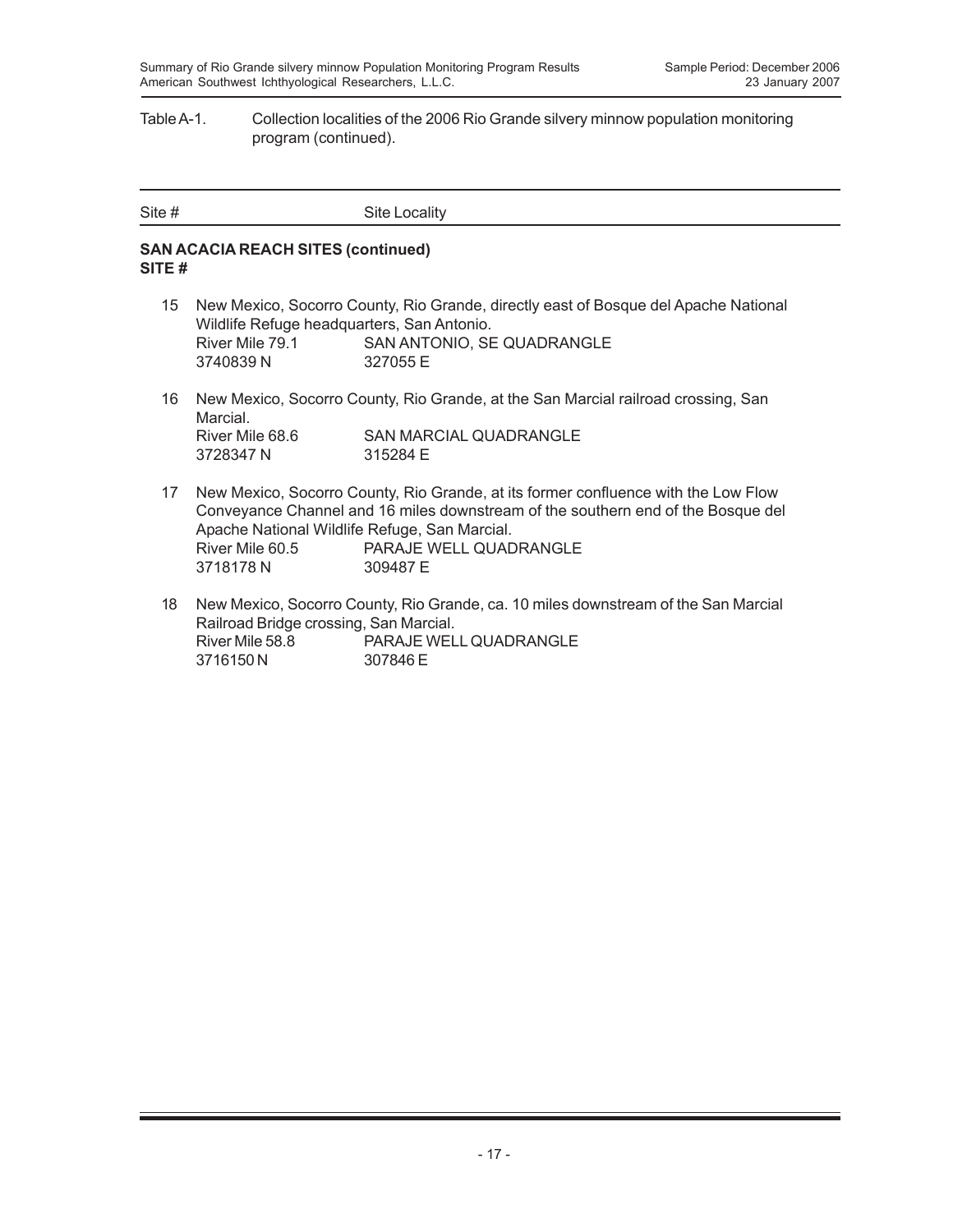## APPENDIX B.

Ichthyofaunal composition of the December 2006 Rio Grande silvery minnow population monitoring efforts

\*\*\* Data are provisional and should be verified by direct inspection of field data whenever possible \*\*\*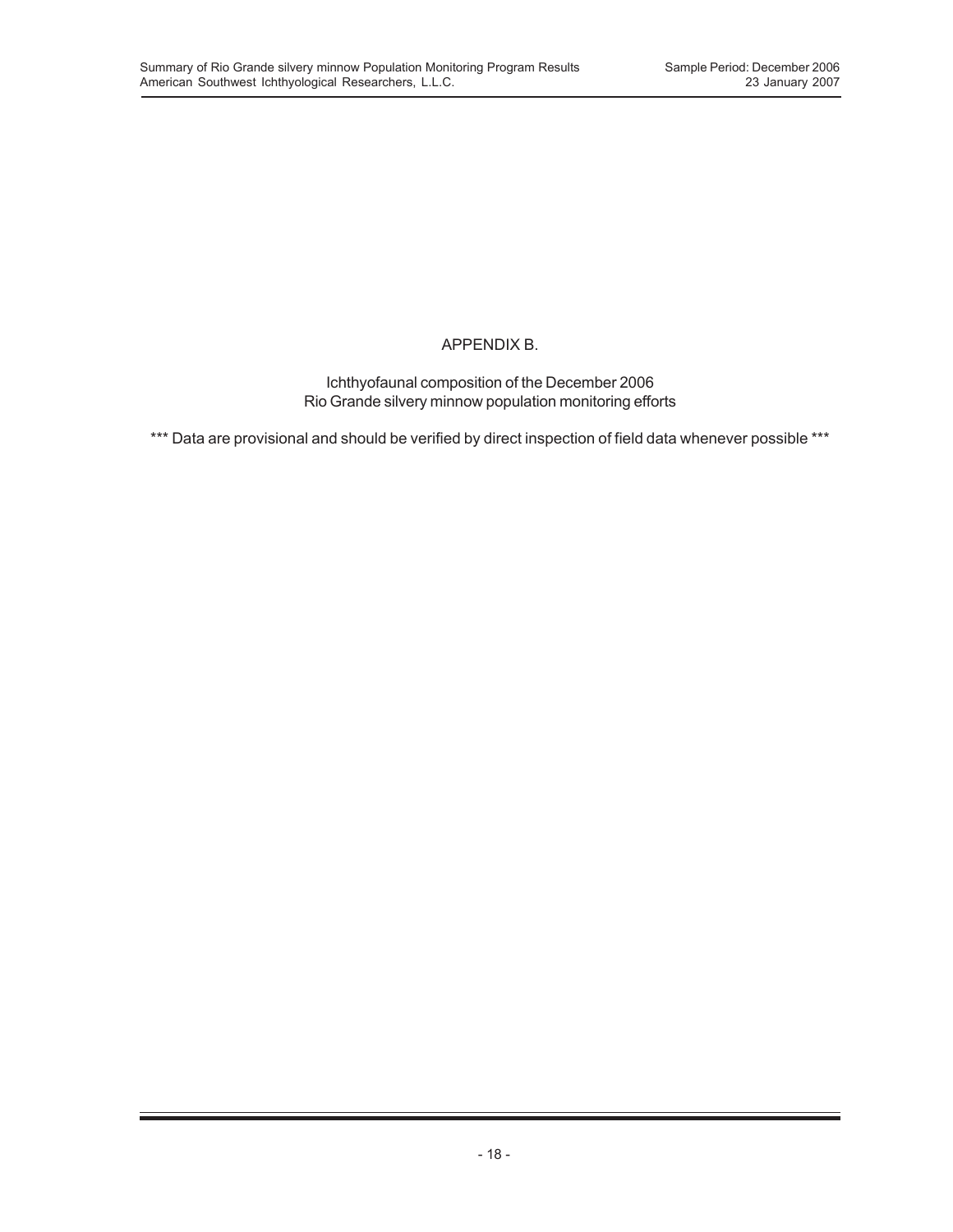|                  | New Mexico: Sandoval Co., Rio Grande Drainage                                                                                  |                  |                  |                     |
|------------------|--------------------------------------------------------------------------------------------------------------------------------|------------------|------------------|---------------------|
|                  | Rio Grande, at US HWY 550 (formerly NM State HWY 44) bridge crossing, Bernalillo.                                              |                  |                  | Site Number: 1      |
| 08 December 2006 |                                                                                                                                | <b>RKD06-311</b> |                  | River Mile: 203.8   |
|                  | UTM Easting: 358543 UTM Northing: 3909722 Zone: 13                                                                             |                  | Quad: Bernalillo |                     |
|                  | R.K. Dudley, L.E. Renfro, N.B. Zerbe                                                                                           |                  |                  | Effort: 614.3 sq. m |
| <b>FAMILY</b>    |                                                                                                                                |                  | N                |                     |
| 76               | Platygobio gracilis                                                                                                            |                  | 3                |                     |
|                  |                                                                                                                                |                  |                  |                     |
|                  | New Mexico: Sandoval Co., Rio Grande Drainage<br>Rio Grande, ca. 4.0 miles downstream of US HWY 550 (formerly NM State HWY 44) |                  |                  | Site Number: 2      |
|                  |                                                                                                                                |                  |                  |                     |
| 08 December 2006 | bridge crossing, at Rio Rancho Wastewater Treatment Plant, Rio Rancho.                                                         | <b>RKD06-312</b> |                  | River Mile: 200.0   |
|                  |                                                                                                                                |                  |                  |                     |
|                  | UTM Easting: 354772 UTM Northing: 3905355 Zone: 13                                                                             |                  | Quad: Bernalillo |                     |
|                  | R.K. Dudley, L.E. Renfro, N.B. Zerbe                                                                                           |                  |                  | Effort: 513.7 sq. m |
| <b>FAMILY</b>    |                                                                                                                                |                  | N                |                     |
| 76               | Cyprinella lutrensis                                                                                                           |                  | 5                |                     |
| 76               | Hybognathus amarus*                                                                                                            |                  | 1                |                     |
| 212              | Gambusia affinis                                                                                                               |                  | 1                |                     |
|                  | * Hybognathus amarus by age class:                                                                                             |                  |                  |                     |
|                  |                                                                                                                                | $age-0$ :        |                  |                     |
|                  |                                                                                                                                | age-1: 1         |                  |                     |
|                  |                                                                                                                                | age- $2:$        |                  |                     |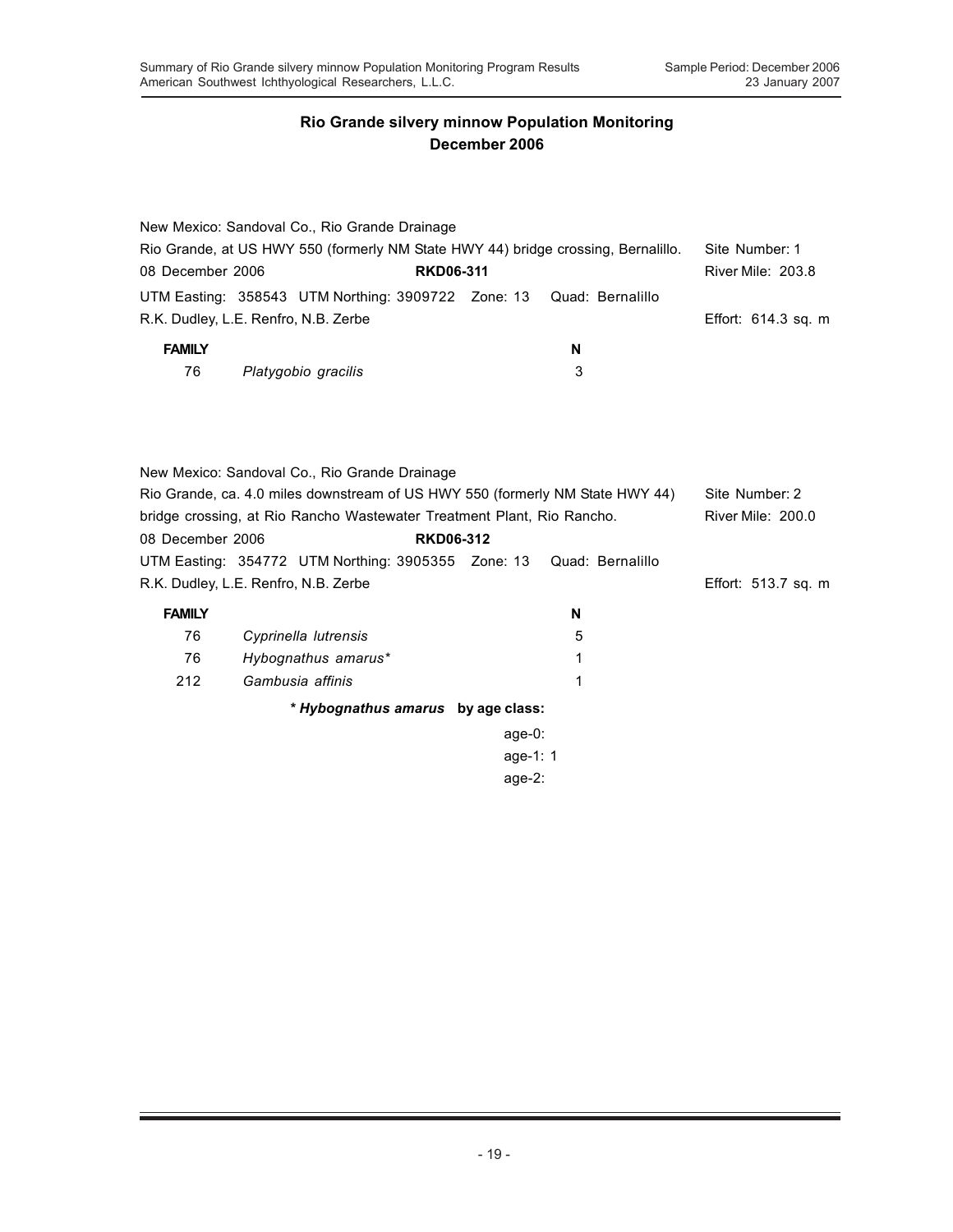|                                      | New Mexico: Bernalillo Co., Rio Grande Drainage                             |                  |           |                |                        |                     |
|--------------------------------------|-----------------------------------------------------------------------------|------------------|-----------|----------------|------------------------|---------------------|
|                                      | Rio Grande, at Central Avenue bridge crossing (US HWY 66), Albuquerque.     |                  |           |                |                        | Site Number: 3      |
| 07 December 2006                     |                                                                             | <b>RKD06-308</b> |           |                |                        | River Mile: 183.4   |
|                                      | UTM Easting: 346840 UTM Northing: 3884094 Zone: 13                          |                  |           |                | Quad: Albuquerque West |                     |
| R.K. Dudley, L.E. Renfro, N.B. Zerbe |                                                                             |                  |           |                |                        | Effort: 617.3 sq. m |
| <b>FAMILY</b>                        |                                                                             |                  |           | N              |                        |                     |
| 76                                   | Cyprinella lutrensis                                                        |                  |           | 8              |                        |                     |
| 76                                   | Hybognathus amarus*                                                         |                  |           | $\overline{7}$ |                        |                     |
| 76                                   | Platygobio gracilis                                                         |                  |           | 2              |                        |                     |
|                                      | * Hybognathus amarus by age class:                                          |                  |           |                |                        |                     |
|                                      |                                                                             |                  | age-0: 5  |                |                        |                     |
|                                      |                                                                             |                  | age-1: 2  |                |                        |                     |
|                                      |                                                                             |                  | age-2:    |                |                        |                     |
|                                      | New Mexico: Bernalillo Co., Rio Grande Drainage                             |                  |           |                |                        |                     |
|                                      | Rio Grande, at Rio Bravo Blvd. Bridge crossing (NM State HWY 500) crossing, |                  |           |                |                        | Site Number: 4      |
| Albuquerque.                         |                                                                             |                  |           |                |                        | River Mile: 178.3   |
| 07 December 2006                     |                                                                             | <b>RKD06-307</b> |           |                |                        |                     |
|                                      | UTM Easting: 347554 UTM Northing: 3877163 Zone: 13                          |                  |           |                | Quad: Albuquerque West |                     |
| R.K. Dudley, L.E. Renfro, N.B. Zerbe |                                                                             |                  |           |                |                        | Effort: 563.0 sq. m |
| <b>FAMILY</b>                        |                                                                             |                  |           | N              |                        |                     |
| 76                                   | Hybognathus amarus*                                                         |                  |           | $\overline{2}$ |                        |                     |
|                                      | * Hybognathus amarus by age class:                                          |                  |           |                |                        |                     |
|                                      |                                                                             |                  | age-0: 2  |                |                        |                     |
|                                      |                                                                             |                  | $age-1$ : |                |                        |                     |
|                                      |                                                                             |                  | age- $2:$ |                |                        |                     |
|                                      |                                                                             |                  |           |                |                        |                     |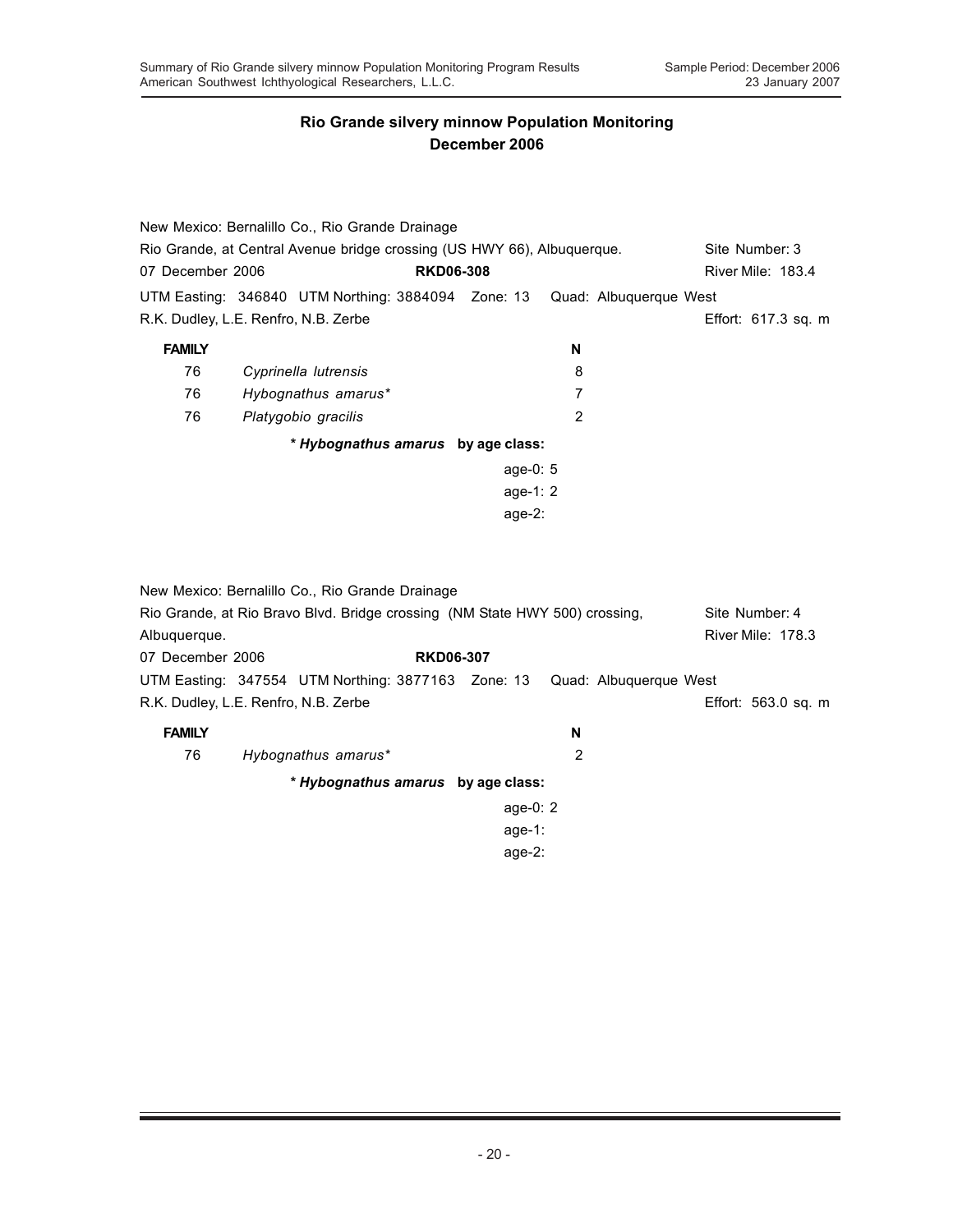|                  | New Mexico: Valencia Co., Rio Grande Drainage                          |                  |    |                          |
|------------------|------------------------------------------------------------------------|------------------|----|--------------------------|
|                  | Rio Grande, at Los Lunas Bridge crossing (NM State HWY 49), Los Lunas. |                  |    | Site Number: 5           |
| 07 December 2006 |                                                                        | <b>RKD06-306</b> |    | <b>River Mile: 161.4</b> |
|                  | UTM Easting: 342898 UTM Northing: 3852531 Zone: 13 Quad: Los Lunas     |                  |    |                          |
|                  | R.K. Dudley, L.E. Renfro, N.B. Zerbe                                   |                  |    | Effort: $655.3$ sq. m    |
| <b>FAMILY</b>    |                                                                        |                  | N  |                          |
| 76               | Cyprinella lutrensis                                                   |                  | 32 |                          |
| 76               | Hybognathus amarus*                                                    |                  | 4  |                          |
| 76               | Platygobio gracilis                                                    |                  | 4  |                          |
| 93               | Ictalurus punctatus                                                    |                  | 1  |                          |
|                  | * Hybognathus amarus by age class:                                     |                  |    |                          |
|                  |                                                                        | age-0:           |    |                          |
|                  |                                                                        | age-1: $4$       |    |                          |
|                  |                                                                        | age- $2:$        |    |                          |

New Mexico: Valencia Co., Rio Grande Drainage Rio Grande, ca. 1.0 miles upstream of NM State HWY 309/6 bridge crossing, Belen. Site Number: 6 07 December 2006 **RKD06-305** River Mile: 151.5 UTM Easting: 339972 UTM Northing: 3837061 Zone: 13 Quad: Tome R.K. Dudley, L.E. Renfro, N.B. Zerbe Effort: 563.0 sq. m **FAMILY N** 76 *Cyprinella lutrensis* 414 76 *Hybognathus amarus\** 6 76 *Pimephales promelas* 10 76 *Platygobio gracilis* 2 81 *Carpiodes carpio* 1 81 *Catostomus commersoni* 1 93 *Ictalurus punctatus* 3 212 *Gambusia affinis* 6 *\* Hybognathus amarus* **by age class:** age-0: 3 age-1: 3 age-2: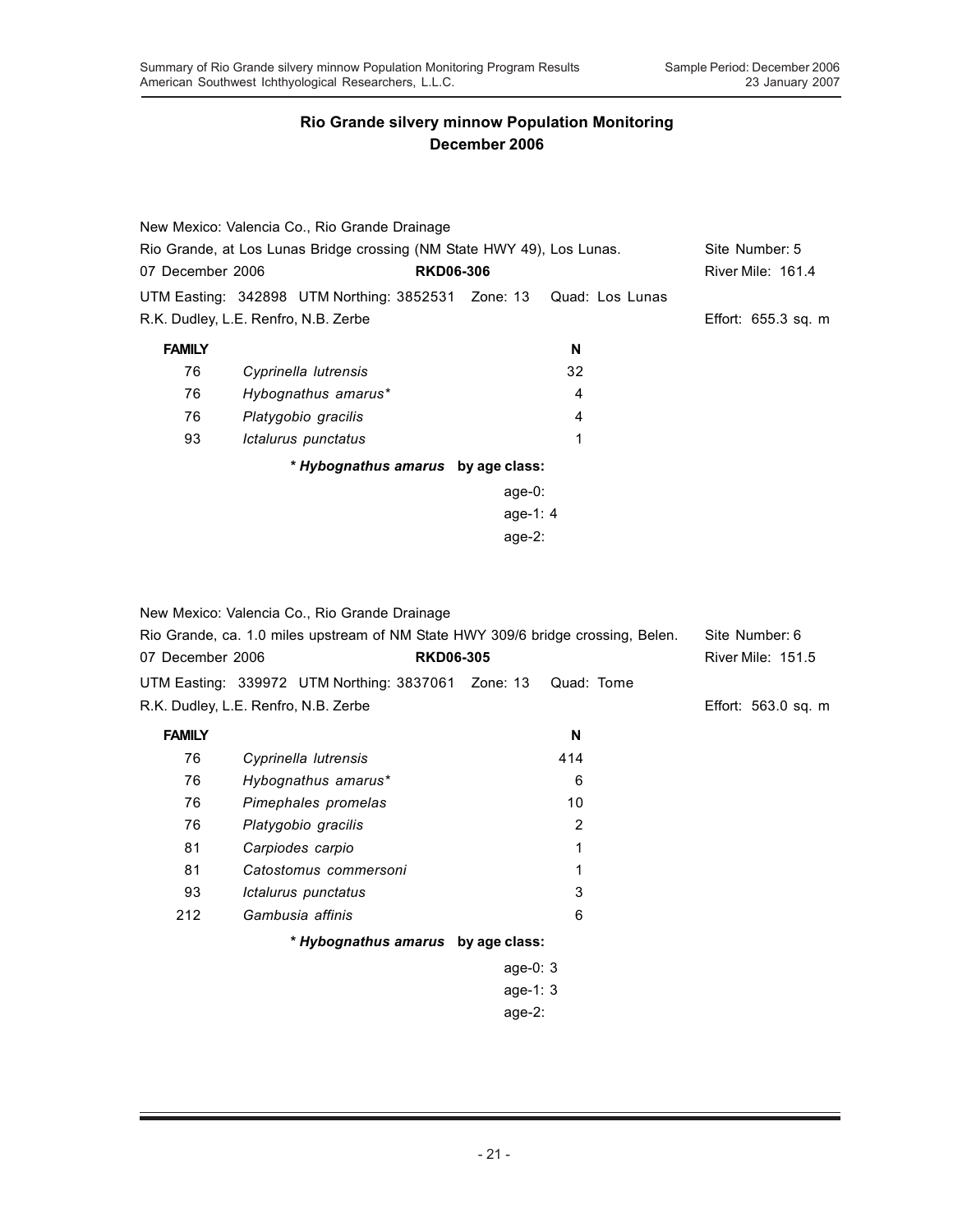|                  | New Mexico: Valencia Co., Rio Grande Drainage                                    |                  |               |                          |
|------------------|----------------------------------------------------------------------------------|------------------|---------------|--------------------------|
|                  | Rio Grande, ca. 2.2 miles upstream of NM State HWY 346 bridge crossing, Jarales. |                  |               | Site Number: 7           |
| 07 December 2006 |                                                                                  | <b>RKD06-304</b> |               | <b>River Mile: 143.2</b> |
|                  | UTM Easting: 338136 UTM Northing: 3827329 Zone: 13                               |                  | Quad: Veguita |                          |
|                  | R.K. Dudley, L.E. Renfro, N.B. Zerbe                                             |                  |               | Effort: 522.7 sq. m      |
| <b>FAMILY</b>    |                                                                                  |                  | N             |                          |
| 76               | Cyprinella lutrensis                                                             |                  | 650           |                          |
| 76               | Hybognathus amarus*                                                              |                  | 6             |                          |
| 76               | Pimephales promelas                                                              |                  | 16            |                          |
| 81               | Carpiodes carpio                                                                 |                  |               |                          |
| 93               | Ictalurus punctatus                                                              |                  | 3             |                          |
| 212              | Gambusia affinis                                                                 |                  | 25            |                          |
|                  | * Hybognathus amarus by age class:                                               |                  |               |                          |
|                  |                                                                                  | age-0: $4$       |               |                          |
|                  |                                                                                  | age-1: $2$       |               |                          |

age-2:

|                  | New Mexico: Socorro Co., Rio Grande Drainage        |                  |               |                          |
|------------------|-----------------------------------------------------|------------------|---------------|--------------------------|
|                  | Rio Grande, at US HWY 60 bridge crossing, Bernardo. |                  |               | Site Number: 8           |
| 06 December 2006 |                                                     | <b>RKD06-303</b> |               | <b>River Mile: 130.6</b> |
|                  | UTM Easting: 334604 UTM Northing: 3809726 Zone: 13  |                  | Quad: Abeytas |                          |
|                  | R.K. Dudley, L.E. Renfro, N.B. Zerbe                |                  |               | Effort: 509.9 sq. m      |
| <b>FAMILY</b>    |                                                     |                  | N             |                          |
| 76               | Cyprinella lutrensis                                |                  | 879           |                          |
| 76               | Pimephales promelas                                 |                  | 8             |                          |
| 76               | Platygobio gracilis                                 |                  | 2             |                          |
| 81               | Carpiodes carpio                                    |                  | 3             |                          |
| 93               | Ictalurus punctatus                                 |                  | 1             |                          |
| 294              | Pomoxis annularis                                   |                  | 1             |                          |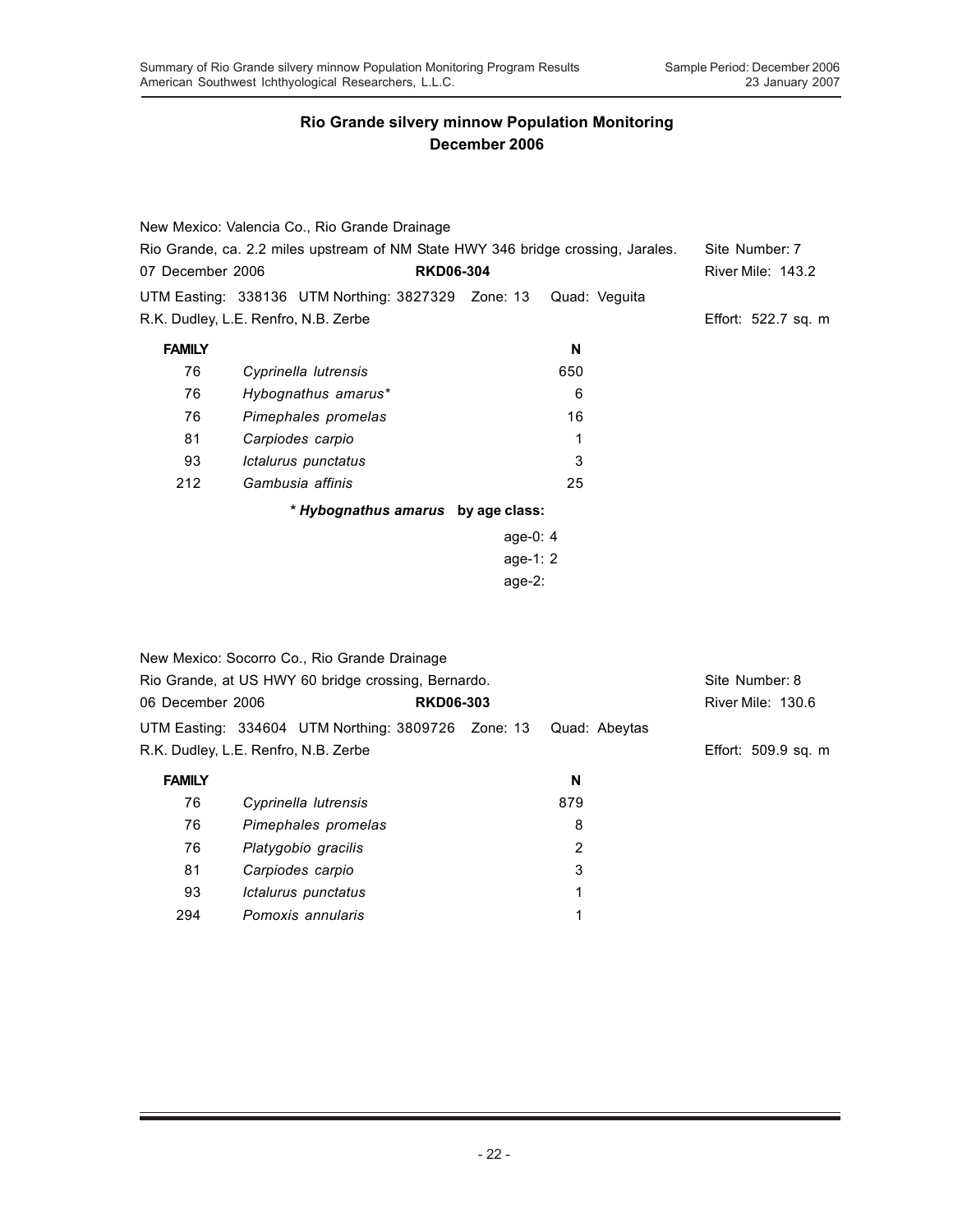|                                                                                  | New Mexico: Socorro Co., Rio Grande Drainage                               |                  |                |                     |
|----------------------------------------------------------------------------------|----------------------------------------------------------------------------|------------------|----------------|---------------------|
| Rio Grande, ca. 3.5 miles downstream of the US HWY 60 bridge crossing, Bernardo. |                                                                            |                  |                | Site Number: 9      |
| 06 December 2006                                                                 |                                                                            | <b>RKD06-302</b> |                | River Mile: 127.0   |
|                                                                                  | UTM Easting: 331094 UTM Northing: 3805229 Zone: 13                         |                  | Quad: Abeytas  |                     |
|                                                                                  | R.K. Dudley, L.E. Renfro, N.B. Zerbe                                       |                  |                | Effort: 468.3 sq. m |
| <b>FAMILY</b>                                                                    |                                                                            |                  | N              |                     |
| 76                                                                               | Cyprinella lutrensis                                                       |                  | 426            |                     |
| 76                                                                               | Hybognathus amarus*                                                        |                  | 7              |                     |
| 76                                                                               | Pimephales promelas                                                        |                  | 3              |                     |
| 81                                                                               | Carpiodes carpio                                                           |                  | 1              |                     |
| 93                                                                               | Ictalurus punctatus                                                        |                  | $\overline{2}$ |                     |
| 212                                                                              | Gambusia affinis                                                           |                  | 21             |                     |
|                                                                                  | * Hybognathus amarus by age class:                                         |                  |                |                     |
|                                                                                  |                                                                            | age-0: 7         |                |                     |
|                                                                                  |                                                                            | $age-1$ :        |                |                     |
|                                                                                  |                                                                            | age-2:           |                |                     |
|                                                                                  |                                                                            |                  |                |                     |
|                                                                                  | New Mexico: Socorro Co., Rio Grande Drainage                               |                  |                |                     |
|                                                                                  | Rio Grande, ca. 0.6 miles upstream of San Acacia Diversion Dam, San Acacia |                  |                | Site Number: 9.5    |
| 06 December 2006                                                                 |                                                                            | <b>RKD06-301</b> |                | River Mile: 116.8   |
|                                                                                  | UTM Easting: 327902 UTM Northing: 3792603 Zone: 13                         |                  | Quad: La Joya  |                     |
|                                                                                  | R.K. Dudley, L.E. Renfro, N.B. Zerbe                                       |                  |                | Effort: 686.9 sq. m |
| <b>FAMILY</b>                                                                    |                                                                            |                  | N              |                     |
| 76                                                                               | Cyprinella lutrensis                                                       |                  | 51             |                     |
| 76                                                                               | Hybognathus amarus*                                                        |                  | 4              |                     |
| 76                                                                               | Platygobio gracilis                                                        |                  | 44             |                     |
|                                                                                  | * Hybognathus amarus by age class:                                         |                  |                |                     |

age-0: 4 age-1:

age-2: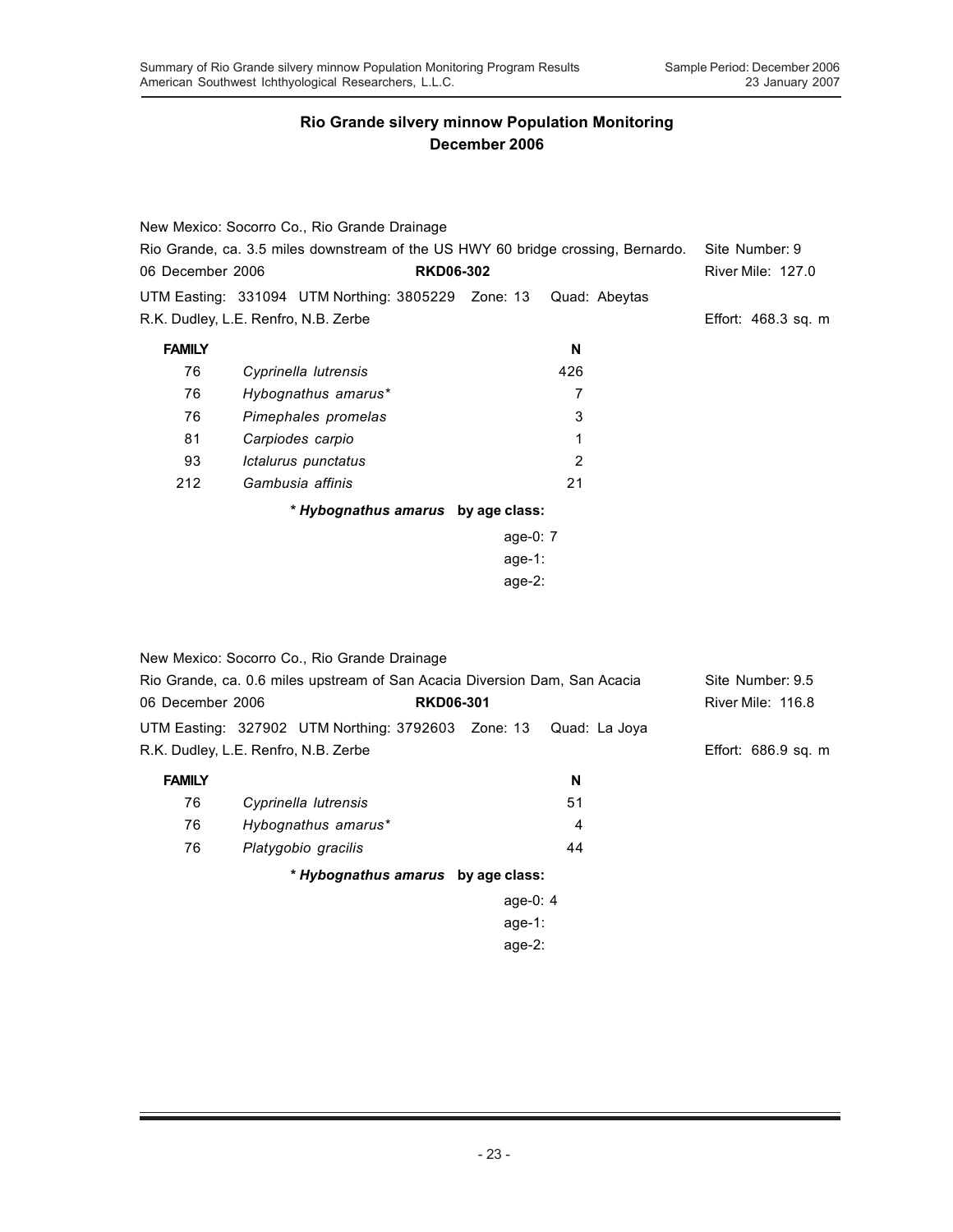|                                                                  | New Mexico: Socorro Co., Rio Grande Drainage                              |            |                 |                          |
|------------------------------------------------------------------|---------------------------------------------------------------------------|------------|-----------------|--------------------------|
| Rio Grande, directly below San Acacia Diversion Dam, San Acacia. |                                                                           |            | Site Number: 10 |                          |
| 06 December 2006                                                 | <b>RKD06-300</b>                                                          |            |                 | <b>River Mile: 116.2</b> |
|                                                                  | UTM Easting: 326162 UTM Northing: 3791977    Zone: 13    Quad: San Acacia |            |                 |                          |
| R.K. Dudley, L.E. Renfro, N.B. Zerbe                             |                                                                           |            |                 | Effort: 700.0 sq. m      |
| <b>FAMILY</b>                                                    |                                                                           |            | N               |                          |
| 76                                                               | Cyprinella lutrensis                                                      |            | 20              |                          |
| 76                                                               | Hybognathus amarus*                                                       |            |                 |                          |
| 76                                                               | Platygobio gracilis                                                       |            | 7               |                          |
| 81                                                               | Carpiodes carpio                                                          |            |                 |                          |
| 294                                                              | Micropterus salmoides                                                     |            |                 |                          |
|                                                                  | * Hybognathus amarus by age class:                                        |            |                 |                          |
|                                                                  |                                                                           | age-0:     |                 |                          |
|                                                                  |                                                                           | age-1: $1$ |                 |                          |
|                                                                  |                                                                           | age- $2:$  |                 |                          |

|                                                                               | New Mexico: Socorro Co., Rio Grande Drainage |                  |    |                       |
|-------------------------------------------------------------------------------|----------------------------------------------|------------------|----|-----------------------|
| Rio Grande, ca. 1.5 miles downstream of San Acacia Diversion Dam, San Acacia. | Site Number: 11                              |                  |    |                       |
| 05 December 2006                                                              |                                              | <b>RKD06-299</b> |    | River Mile: 114.6     |
|                                                                               |                                              |                  |    |                       |
|                                                                               | R.K. Dudley, L.E. Renfro, N.B. Zerbe         |                  |    | Effort: $641.5$ sq. m |
| <b>FAMILY</b>                                                                 |                                              |                  | N  |                       |
| 76                                                                            | Cyprinella lutrensis                         |                  | 14 |                       |
| 76                                                                            | Hybognathus amarus*                          |                  | 4  |                       |
| 76                                                                            | Platygobio gracilis                          |                  | 21 |                       |
| 81                                                                            | Carpiodes carpio                             |                  | 6  |                       |
|                                                                               | * Hybognathus amarus by age class:           |                  |    |                       |
|                                                                               |                                              | age-0: $3$       |    |                       |
|                                                                               |                                              | age-1: $1$       |    |                       |
|                                                                               |                                              | age- $2:$        |    |                       |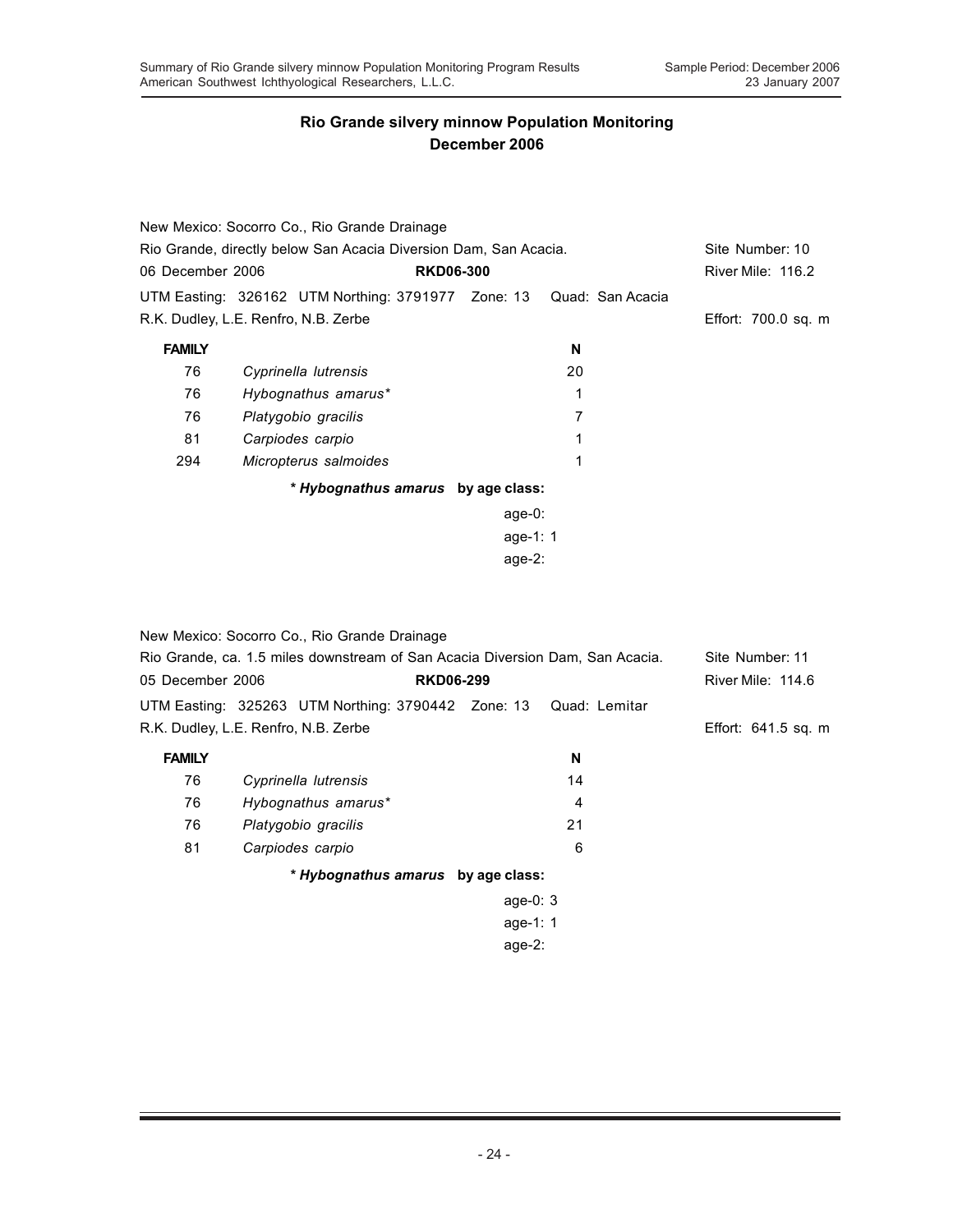|                                                                                | New Mexico: Socorro Co., Rio Grande Drainage                               |                         |                  |                     |  |
|--------------------------------------------------------------------------------|----------------------------------------------------------------------------|-------------------------|------------------|---------------------|--|
| Rio Grande, east of Socorro, 0.5 miles upstream of Socorro Low Flow Conveyance | Site Number: 12                                                            |                         |                  |                     |  |
| Channel bridge and east just upstream of Socorro Wastewater Treatment Plant,   |                                                                            |                         | River Mile: 99.5 |                     |  |
| 05 December 2006<br><b>RKD06-298</b>                                           |                                                                            |                         |                  |                     |  |
|                                                                                | UTM Easting: 327097 UTM Northing: 3771043 Zone: 13 Quad: Loma de las Canas |                         |                  |                     |  |
|                                                                                | R.K. Dudley, L.E. Renfro, N.B. Zerbe                                       |                         |                  | Effort: 670.7 sq. m |  |
| <b>FAMILY</b>                                                                  |                                                                            | N                       |                  |                     |  |
| 76                                                                             | Cyprinella lutrensis                                                       | 452                     |                  |                     |  |
| 76                                                                             | Hybognathus amarus*                                                        | 12                      |                  |                     |  |
| 76                                                                             | Platygobio gracilis                                                        | 31                      |                  |                     |  |
|                                                                                | * Hybognathus amarus by age class:                                         |                         |                  |                     |  |
|                                                                                |                                                                            | age-0: $10$             |                  |                     |  |
|                                                                                |                                                                            | age-1: $2 \overline{ }$ |                  |                     |  |
| age- $2:$                                                                      |                                                                            |                         |                  |                     |  |
|                                                                                |                                                                            |                         |                  |                     |  |

|                                                                 | New Mexico: Socorro Co., Rio Grande Drainage                         |                  |                 |    |  |                     |
|-----------------------------------------------------------------|----------------------------------------------------------------------|------------------|-----------------|----|--|---------------------|
| Rio Grande, ca. 4.0 miles upstream of U.S. 380 bridge crossing. |                                                                      |                  | Site Number: 13 |    |  |                     |
| 05 December 2006                                                |                                                                      | <b>RKD06-297</b> |                 |    |  | River Mile: 91.7    |
|                                                                 | UTM Easting: 328140 UTM Northing: 3761283 Zone: 13 Quad: San Antonio |                  |                 |    |  |                     |
|                                                                 | R.K. Dudley, L.E. Renfro, N.B. Zerbe                                 |                  |                 |    |  | Effort: 699.0 sq. m |
| <b>FAMILY</b>                                                   |                                                                      |                  |                 | N  |  |                     |
| 76                                                              | Cyprinella lutrensis                                                 |                  |                 | 51 |  |                     |
| 76                                                              | Hybognathus amarus*                                                  |                  |                 | 8  |  |                     |
| 76                                                              | Platygobio gracilis                                                  |                  |                 |    |  |                     |
| 81                                                              | Carpiodes carpio                                                     |                  |                 | 1  |  |                     |
|                                                                 | * Hybognathus amarus by age class:                                   |                  |                 |    |  |                     |
|                                                                 |                                                                      |                  | age-0: $3$      |    |  |                     |
|                                                                 |                                                                      |                  | age-1: $5$      |    |  |                     |
|                                                                 |                                                                      |                  | age- $2:$       |    |  |                     |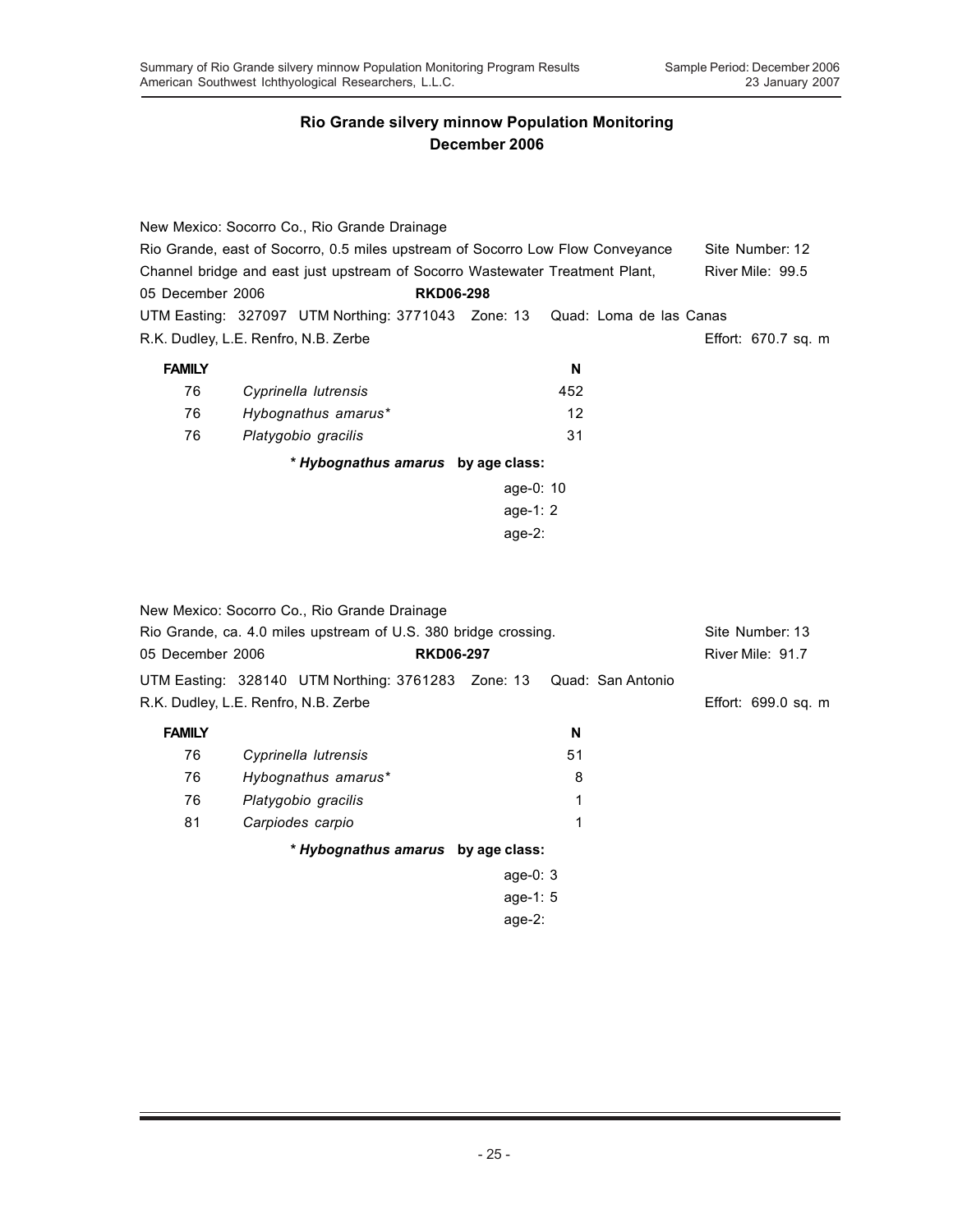|                  | New Mexico: Socorro Co., Rio Grande Drainage            |                  |                   |                     |
|------------------|---------------------------------------------------------|------------------|-------------------|---------------------|
|                  | Rio Grande, at US HWY 380 bridge crossing, San Antonio. |                  |                   | Site Number: 14     |
| 05 December 2006 |                                                         | <b>RKD06-296</b> |                   | River Mile: 87.1    |
|                  | UTM Easting: 328914 UTM Northing: 3754471 Zone: 13      |                  | Quad: San Antonio |                     |
|                  | R.K. Dudley, L.E. Renfro, N.B. Zerbe                    |                  |                   | Effort: 747.8 sq. m |
| <b>FAMILY</b>    |                                                         |                  | N                 |                     |
| 76               | Cyprinella lutrensis                                    |                  | 21                |                     |
| 76               | Hybognathus amarus*                                     |                  | 6                 |                     |
| 76               | Pimephales promelas                                     |                  |                   |                     |
| 93               | Ictalurus punctatus                                     |                  | 1                 |                     |
|                  | * Hybognathus amarus by age class:                      |                  |                   |                     |
|                  |                                                         | age-0:           |                   |                     |
|                  |                                                         | age-1: $6$       |                   |                     |
|                  |                                                         | age-2:           |                   |                     |

|                                                                         | New Mexico: Socorro Co., Rio Grande Drainage                            |                  |   |                 |                     |
|-------------------------------------------------------------------------|-------------------------------------------------------------------------|------------------|---|-----------------|---------------------|
| Rio Grande, directly east of Bosque del Apache National Wildlife Refuge |                                                                         |                  |   | Site Number: 15 |                     |
| 04 December 2006                                                        |                                                                         | <b>RKD06-295</b> |   |                 | River Mile: 79.1    |
|                                                                         | UTM Easting: 327055 UTM Northing: 3740839 Zone: 13 Quad: San Antonio SE |                  |   |                 |                     |
|                                                                         | R.K. Dudley, L.E. Renfro, N.B. Zerbe                                    |                  |   |                 | Effort: 580.0 sq. m |
| <b>FAMILY</b>                                                           |                                                                         |                  | N |                 |                     |
| 76                                                                      | Cyprinella lutrensis                                                    |                  | 3 |                 |                     |
| 76                                                                      | Hybognathus amarus*                                                     |                  |   |                 |                     |
| 93                                                                      | Ictalurus punctatus                                                     |                  |   |                 |                     |
| 212                                                                     | Gambusia affinis                                                        |                  | 1 |                 |                     |
|                                                                         | * Hybognathus amarus by age class:                                      |                  |   |                 |                     |
|                                                                         |                                                                         | age-0:           |   |                 |                     |
|                                                                         |                                                                         | age-1: $1$       |   |                 |                     |
|                                                                         |                                                                         | age- $2:$        |   |                 |                     |
|                                                                         |                                                                         |                  |   |                 |                     |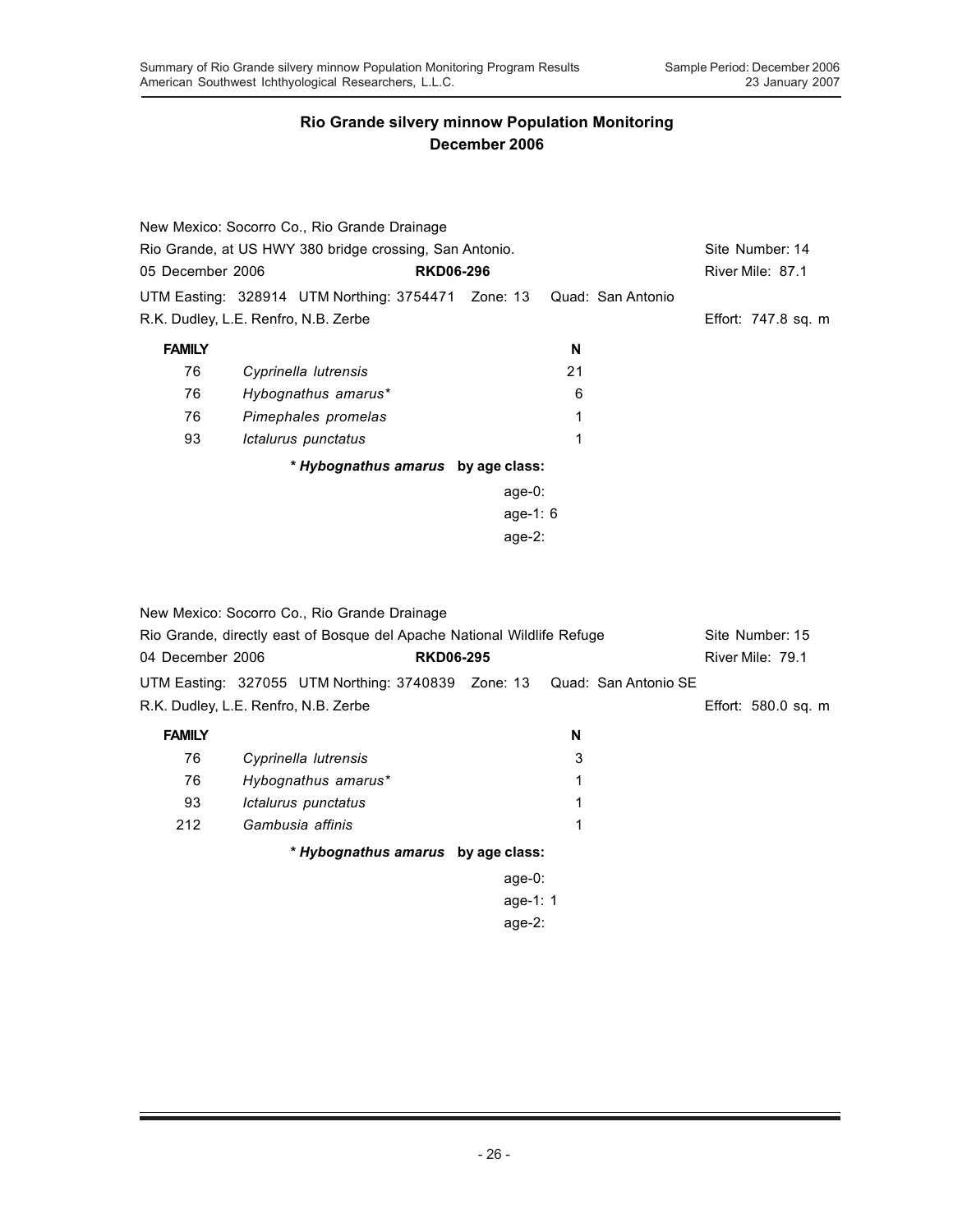|                                                          | New Mexico: Socorro Co., Rio Grande Drainage       |                  |     |                   |                     |
|----------------------------------------------------------|----------------------------------------------------|------------------|-----|-------------------|---------------------|
| Rio Grande, at San Marcial Railroad Bridge, San Marcial. |                                                    |                  |     |                   | Site Number: 16     |
| 04 December 2006                                         |                                                    | <b>RKD06-294</b> |     |                   | River Mile: 68.6    |
|                                                          | UTM Easting: 315284 UTM Northing: 3728347 Zone: 13 |                  |     | Quad: San Marcial |                     |
|                                                          | R.K. Dudley, L.E. Renfro, N.B. Zerbe               |                  |     |                   | Effort: 550.8 sq. m |
| <b>FAMILY</b>                                            |                                                    |                  | N   |                   |                     |
| 76                                                       | Cyprinella lutrensis                               |                  | 143 |                   |                     |
| 76                                                       | Hybognathus amarus*                                |                  | 3   |                   |                     |
| 76                                                       | Pimephales promelas                                |                  | 1   |                   |                     |
| 294                                                      | Pomoxis annularis                                  |                  |     |                   |                     |
|                                                          | * Hybognathus amarus by age class:                 |                  |     |                   |                     |
|                                                          |                                                    | age-0:           |     |                   |                     |
|                                                          |                                                    | age-1: $3$       |     |                   |                     |
|                                                          |                                                    | age- $2:$        |     |                   |                     |
|                                                          |                                                    |                  |     |                   |                     |

New Mexico: Socorro Co., Rio Grande Drainage Rio Grande, at (former) confluence with the Low Flow Conveyance Channel, 16.0 Site Number: 17 miles downstream of the southern end of Bosque del Apache National Wildlife River Mile: 60.5 Refuge; ca. 8 miles downstream of the San Marcial Railroad Bridge crossing. 04 December 2006 **RKD06-293** UTM Easting: 309487 UTM Northing: 3718178 Zone: 13 Quad: Paraje Well R.K. Dudley, L.E. Renfro, N.B. Zerbe Effort: 562.5 sq. m **FAMILY N** 76 *Cyprinella lutrensis* 12 76 *Hybognathus amarus\** 75 76 *Pimephales promelas* 1 76 *Platygobio gracilis* 2 93 *Ictalurus punctatus* 1 *\* Hybognathus amarus* **by age class:** age-0: 13 age-1: 62

age-2: